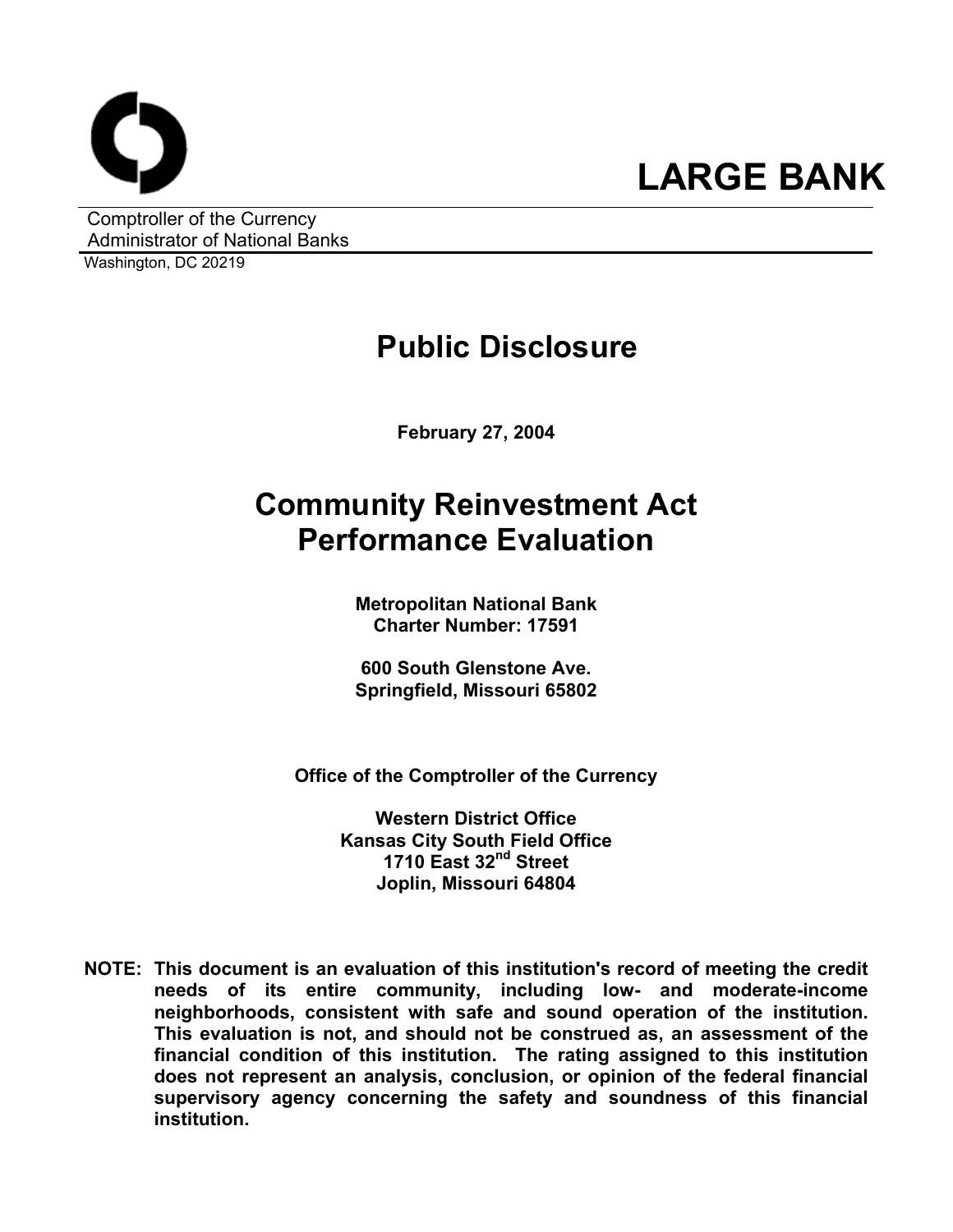#### **Description of Institution**

Metropolitan National Bank (MNB) is a \$290 million intrastate financial institution headquartered in Springfield, Missouri. MNB is a wholly owned subsidiary of Marshfield Investment Company (MIC), a \$366 million multi-bank holding company also headquartered in Springfield, Missouri. MIC owns one other national bank in Lamar, Missouri, and one state bank in Kimberling City, Missouri.

MNB is a full-service banking institution, which offers a variety of retail and commercial banking services. MNB operates five branches and four Automated Teller Machines (ATMs) in Springfield, Missouri. The bank's primary lending focus is on home mortgage and commercial lending. Tier 1 capital is \$25 million, which is 8.61 percent of total assets. For additional information on the products and services offered by MNB, please refer to the bank's CRA Public File.

MNB has designated the entire metropolitan area (MA) of Springfield, MO as its assessment area (AA). The AA meets the requirements of the regulation and does not arbitrarily exclude any low- or moderate-income (LMI) areas. For additional information on MNB's assessment area, see Market Profile – Demographic Information Tables in Appendix B.

MNB's performance was rated "Satisfactory" at the last CRA examination in April 1998. This is the bank's first evaluation under Large Bank CRA examination procedures.

#### **Evaluation Period**

We evaluated MNB's mortgage, small business, and small farm lending using data for the period beginning January 1, 2002 through December 31, 2002. MNB began collecting small business and small farm loan data in 2002. To evaluate performance from prior years, we sampled 20 mortgage loans and 20 commercial loans from 1999-2001. Primary weight is placed on MNB's performance in 2002.

For community development loans, investments, and services, our evaluation period was from April 27, 1998 (the ending date of the last CRA examination), through February 27, 2004 (the starting date of this evaluation).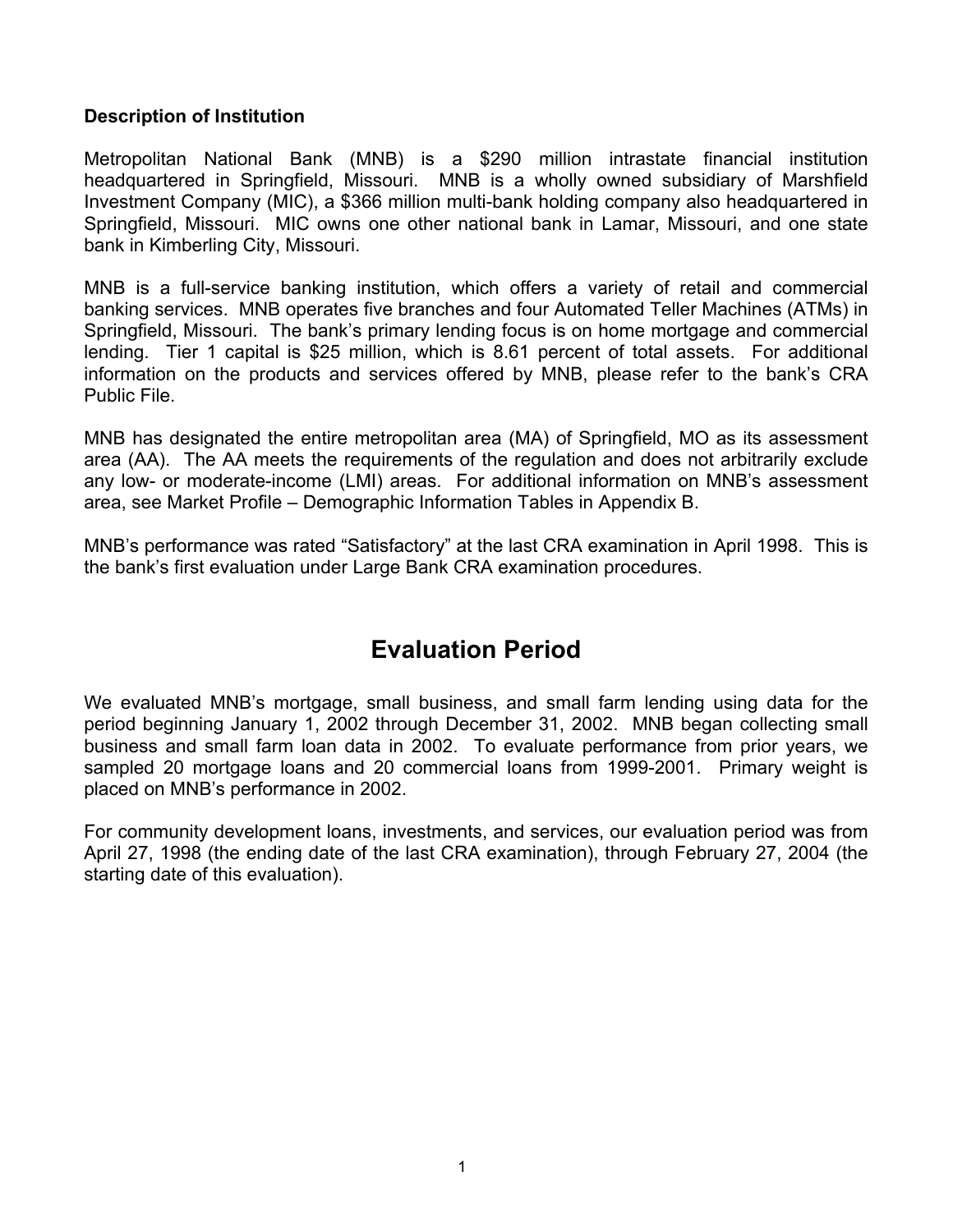#### **Overall CRA Rating**

**Institution's CRA Rating:** This institution is rated **"Satisfactory".** 

The following table indicates the performance level of MNB with respect to the lending, investment, and service tests:

|                           |               | Metropolitan National Bank<br><b>Performance Tests</b> |                     |
|---------------------------|---------------|--------------------------------------------------------|---------------------|
| <b>Performance Levels</b> | Lending Test* | <b>Investment Test</b>                                 | <b>Service Test</b> |
| Outstanding               |               |                                                        |                     |
| <b>High Satisfactory</b>  |               |                                                        |                     |
| Low Satisfactory          |               |                                                        |                     |
| Needs to Improve          |               |                                                        |                     |
| Substantial Noncompliance |               |                                                        |                     |

\* The lending test is weighted more heavily than the investment and service tests when arriving at an overall rating.

Home mortgage lending is the bank's primary product followed by small business loans. Based on loan volumes for home mortgage loans, more weight is given to home refinance loans and followed by home purchase loans. MNB did not originate any home improvement loans. We did not analyze performance for multifamily loans since MNB only originated four of such loans in 2002.

The AA consists of two low-income census tracts. One of the tracts is comprised of a prison facility and has minimal lending opportunities. Identified credit needs in the AA include activities targeted to the revitalization of the downtown area in Springfield, Missouri, and affordable housing.

The major factors that support this overall rating and conclusions with respect to performance tests include:

#### **Lending**

Refer to Table 1 through 12 in Appendix C for facts and data used to evaluate the bank's lending.

Performance under the lending test is rated high satisfactory. The overall distribution of home mortgage loans by income level of the borrower is good. MNB's distribution of small business loans in LMI areas and to businesses of different sizes is also good. Community development lending is significant, which has a positive impact on the Lending Test. Performance in 1999- 2001 does not negatively impact the bank's rating.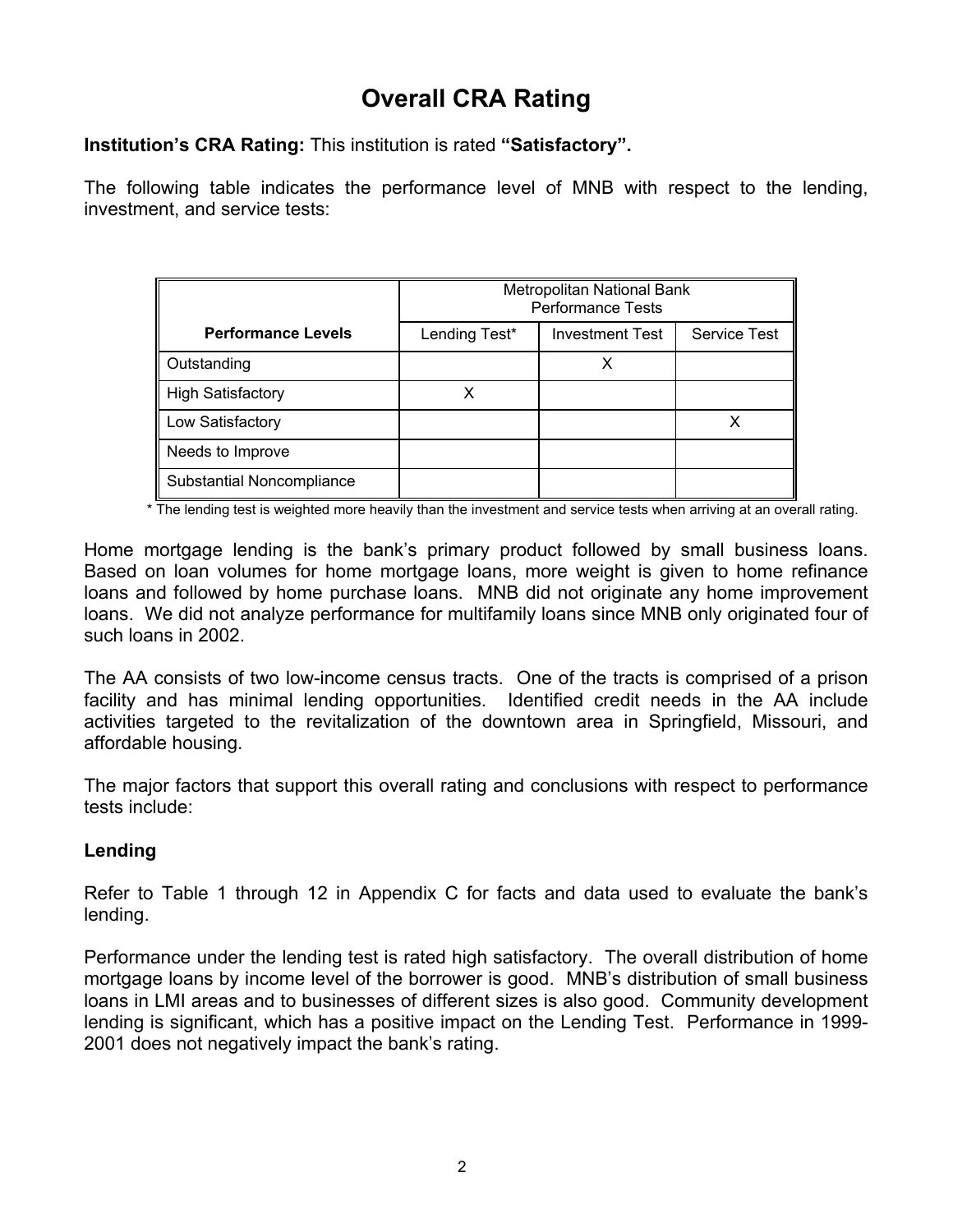- MNB's lending activity is adequate in the Springfield MA. The bank's deposit market share is 3.26 percent  $(9<sup>th</sup>$  in the market). The overall market share for small business loans is 2.59 percent, which is somewhat lower than MNB's deposit market share. The overall market share for small farm loans is 5.23 percent  $(4<sup>th</sup>$  in the market), which exceeds the deposit market share. Market share for home refinance and home purchase loans is not significant at less than 2 percent.
- MNB's distribution of home purchase and refinance loans in moderate-income areas needs improvement. The percentage of bank loans in moderate-income census tracts is significantly below demographics, which is attributed to the lack of bank offices in these areas, and strong competition from other financial institutions. Home mortgage loan performance in low-income areas is not meaningful since the percentage of owner-occupied units in these geographies is 0.05 percent.
- MNB's distribution of small business loans in LMI areas is good. The percentage of these loans in LMI geographies is somewhat lower than demographics. However, the bank's market share in low-income census tracts exceeds its overall market share for small business loans. The market share of small business loans in moderate-income census-tracts is near to its overall market share. MNB did not originate any small farm loans in LMI areas in 2002. The percentage of farms in low-income geographies is not significant at 0.39 percent. Only one moderateincome census tract in the AA has farm loan demand. This census tract is approximately 20 miles from the nearest bank location and has two other financial institutions. MNB does not have any deposit market share within this moderateincome geography.
- Approximately 82 percent of MNB's reportable loans (by number) were made inside its AA, which represents an adequate percentage.
- MNB's distribution of home purchase and refinanced loans to low-income individuals is good considering 10 percent of families in the AA are below poverty levels. The distribution of home purchase loans to moderate-income individuals is good as the percentage of loans is near to demographics. The distribution of home refinance loans to moderate-income individuals is excellent as the percentage of loans exceeds demographics. MNB's distribution of small loans to businesses and farms is good. Loans to businesses and farms with revenues of \$1 million or less are somewhat below and near to demographics, respectively. However, the market share of these loans exceeds their overall market share.
- MNB's community development lending positively affected its rating. MNB originated one qualified loan for \$1.4 million. This activity is favorable because it helped provide low-income housing and integration into a middle-income census tract. Affordable housing is an identified credit need in the AA. Competition for community development loans in the AA is strong.
- MNB uses flexible underwriting practices to make home loans to LMI individuals and loans to help stabilize LMI geographies.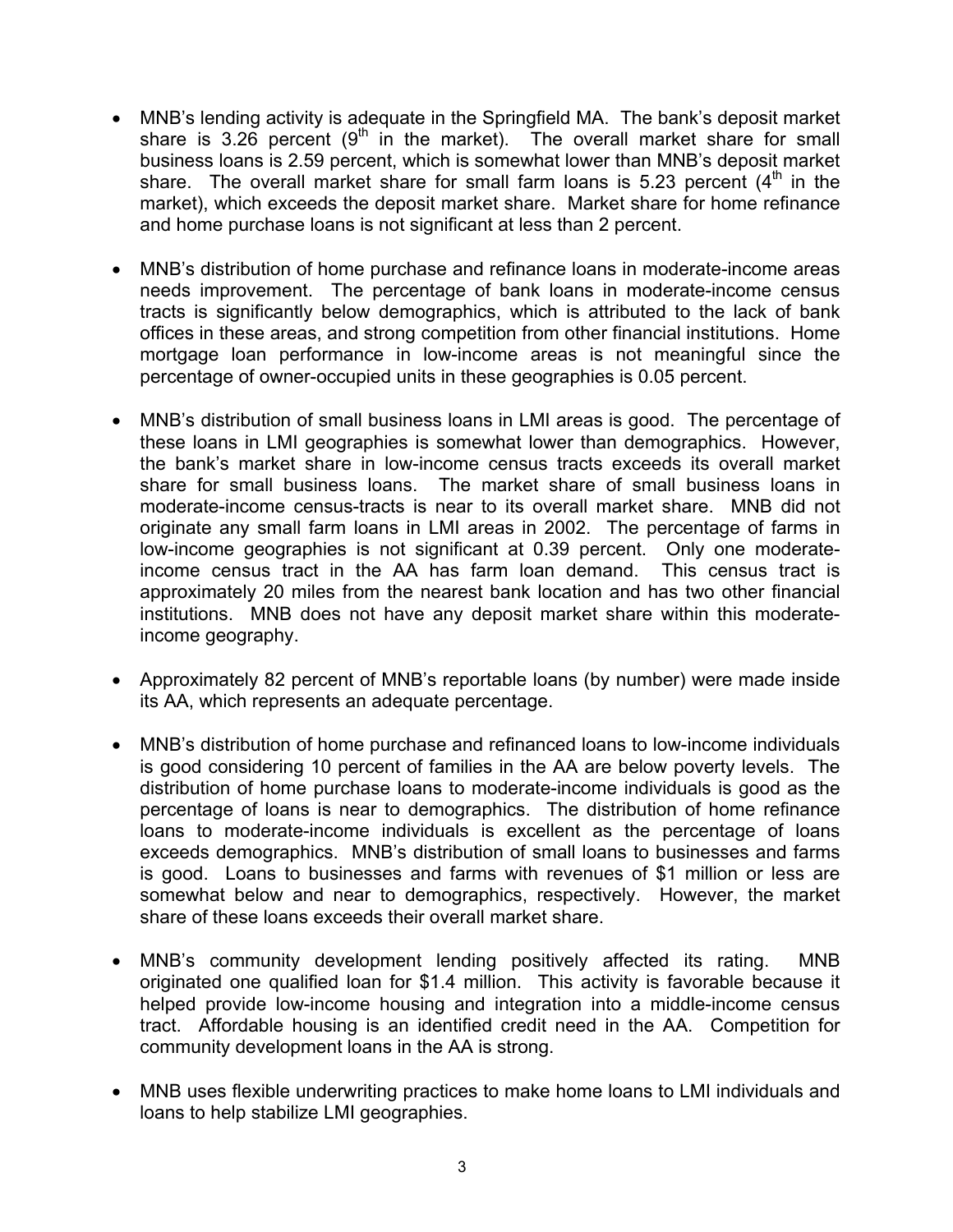#### **Investments**

Refer to Table 14 in Appendix C for facts and data used to evaluate the bank's level of qualified investments.

Performance under the investment test is rated outstanding.

• MNB's investment activity in the Springfield MA is excellent. Current period investments total \$1.1 million. A majority of these investments are attributed to the bank's holding company, Marshfield Investment Company (MIC). MIC purchased \$731,000 in lowincome housing tax credits to fund a residential development project in the AA. MNB purchased a \$380,000 tax revenue bond to help remove blight and create jobs for LMI individuals. In addition, MNB donated \$12,000 to organizations to help revitalize/stabilize LMI geographies and provide services targeted to LMI individuals.

#### **Services**

Refer to Table 15 in Appendix C for facts and data used to evaluate the distribution of the bank's branch delivery system and branch openings and closings.

Performance under the service test is rated low satisfactory.

- MNB's offices and retail services are reasonably accessible to geographies and individuals of all income levels. All branches are located in middle-income geographies. One branch is adjacent to a moderate-income census tract. Only 1 percent of the population in the AA is located in low-income geographies. Approximately 23 percent of the population resides in moderate-income geographies. During the evaluation period, MNB opened one branch and closed one branch. However, there was no impact to LMI census tracts.
- MNB's community development services are considered adequate. Bank personnel provided their financial expertise to four organizations that promote community development initiatives in the Springfield MA. These organizations provide services targeted to LMI individuals and help promote economic development by financing small businesses. In addition, MNB sponsored a grant application, funded by the Federal Home Loan Board, to construct affordable housing.

#### **Fair Lending or Other Illegal Credit Practices Review**

We found no evidence of illegal discrimination or other illegal credit practices.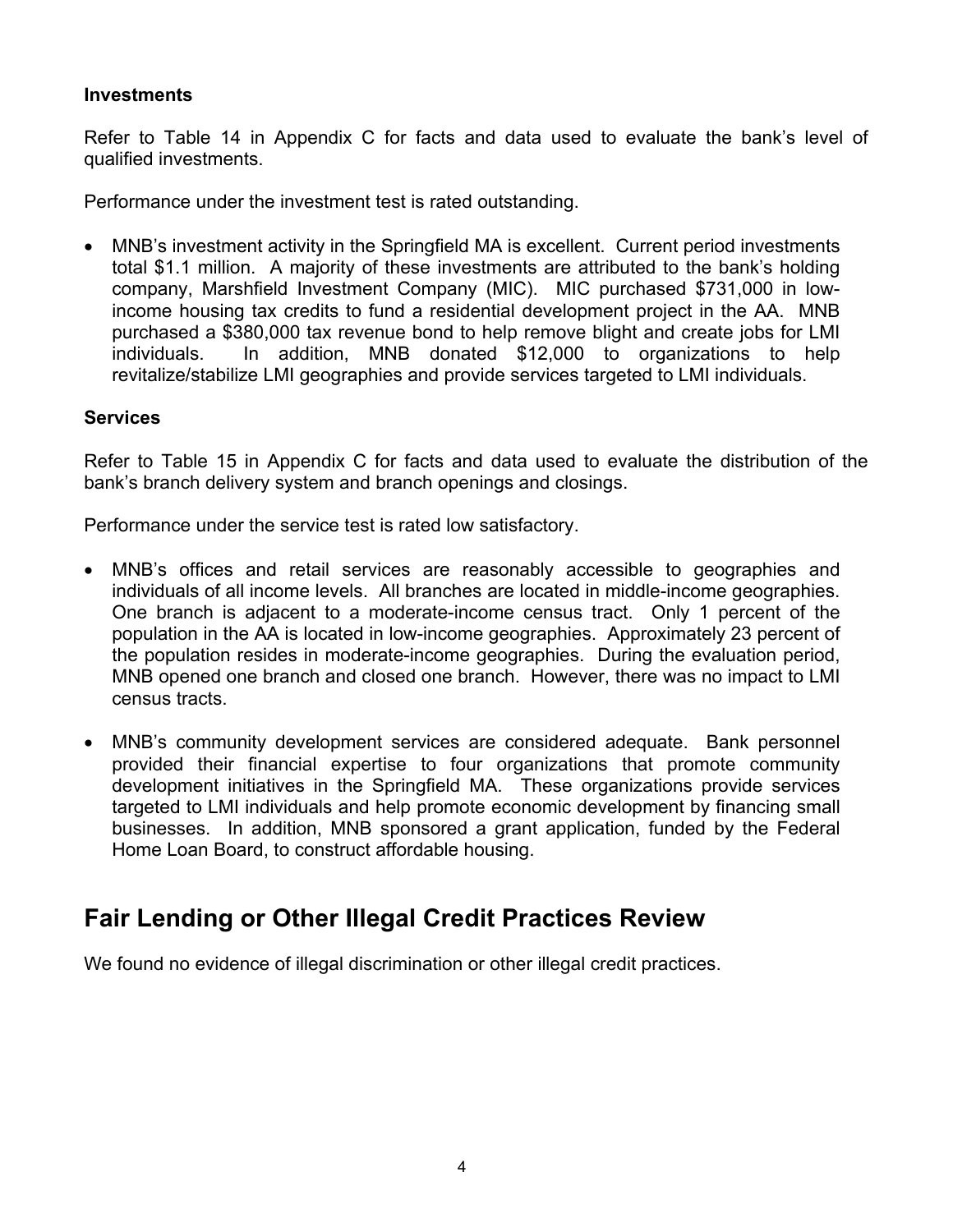| Demographic Information for Springfield MO MA                                                        |         |                            |                          |                                               |                   |                   |
|------------------------------------------------------------------------------------------------------|---------|----------------------------|--------------------------|-----------------------------------------------|-------------------|-------------------|
| Demographic Characteristics                                                                          | #       | l ow<br>$%$ of #           | Moderate<br>$%$ of #     | Middle<br>$%$ of #                            | Upper<br>$%$ of # | $NA*$<br>$%$ of # |
| Geographies (Census Tracts/BNAs)                                                                     | 66      | 3.03                       | 30.30                    | 51.52                                         | 15.15             | 0.00              |
| Population by Geography                                                                              | 264,346 | 1.10                       | 22.68                    | 59.33                                         | 16.89             | 0.00              |
| Owner-Occupied Housing by<br>Geography                                                               | 67,634  | 0.05                       | 17.00                    | 62.77                                         | 20.18             | 0.00              |
| <b>Business by Geography</b>                                                                         | 12,929  | 4.94                       | 16.60                    | 62.06                                         | 16.40             | 0.00              |
| Farms by Geography                                                                                   | 513     | 0.39                       | 12.09                    | 72.32                                         | 15.20             | 0.00              |
| Family Distribution by Income Level                                                                  | 71,154  | 18.46                      | 18.66                    | 24.41                                         | 38.47             | 0.00              |
| Distribution of Low and Moderate<br>Income Families throughout AA<br>Geographies                     | 26,416  | 0.45                       | 31.90                    | 59.06                                         | 8.58              | 0.00              |
| Median Family Income<br>HUD Adjusted Median Family Income for 2002<br>Households Below Poverty Level |         | 29,389<br>49,200<br>14.89% | <b>Unemployment Rate</b> | Median Housing Value<br>(as of December 2003) | 55.936<br>3.4%    |                   |

(\*) The NA category consists of geographies that have not been assigned an income classification. Source: 1990 US Census and 2002 HUD updated MFI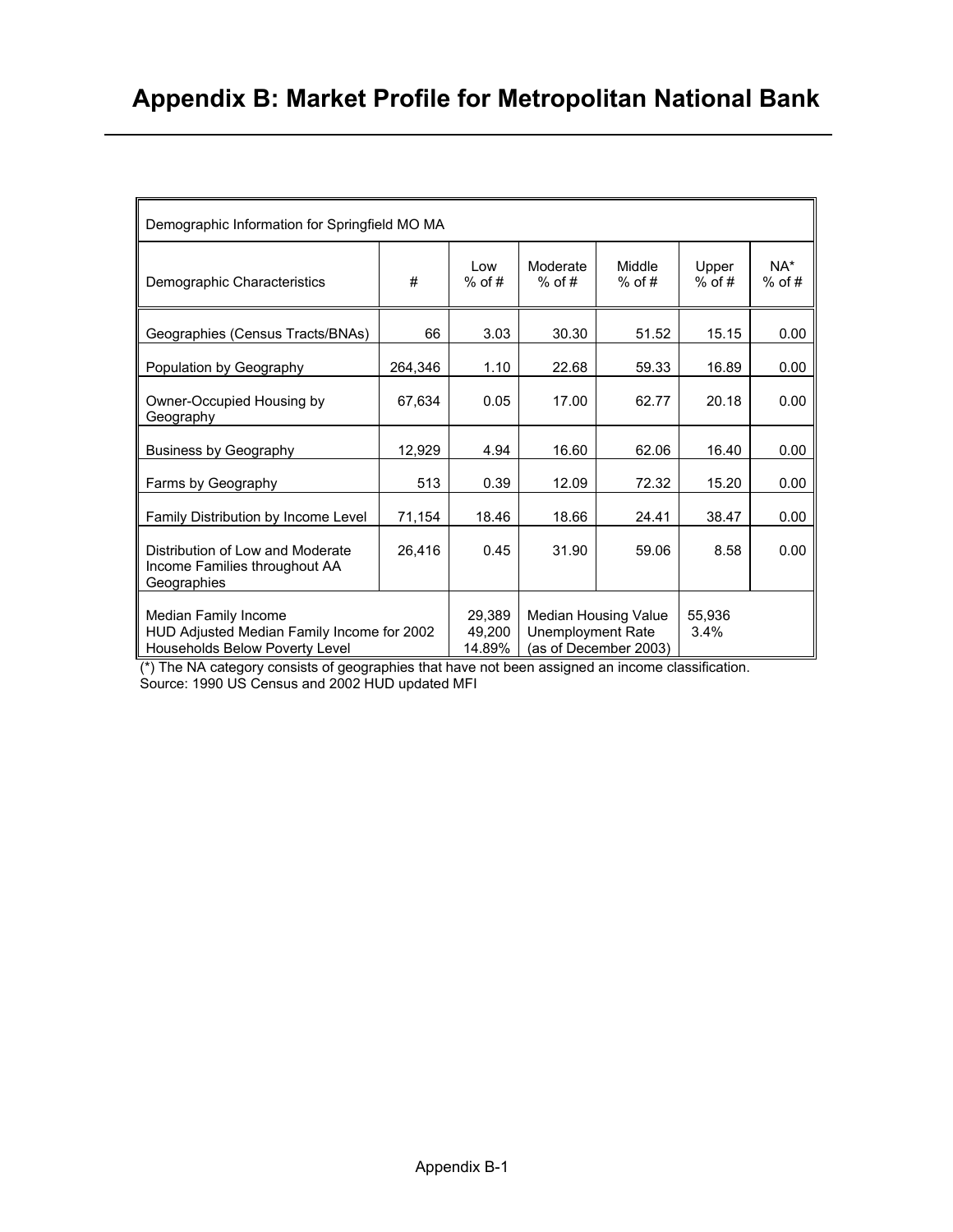#### **Content of Standardized Tables**

References to the "bank" include activities of any affiliates that the bank provided for consideration (refer to appendix A: Scope of the Examination). For purposes of reviewing the lending test tables, the following are applicable: purchased loans are treated as originations/purchases and market share is the number of loans originated and purchased by the bank as a percentage of the aggregate number of reportable loans originated and purchased by all lenders in the MA/AA. Tables without data are not included in this PE.

The following is a listing and brief description of the tables:

- **Table 1. Lending Volume** Presents the number and dollar amount of reportable loans originated and purchased by the bank over the evaluation period by MA/assessment area. Community development loans to statewide or regional entities or made outside the bank's assessment area may receive positive CRA consideration. Refer to Interagency Q&As - 12(i) - 5 and - 6 for guidance on when a bank may receive positive CRA consideration for such loans. When such loans exist, insert a line item with the appropriate caption, such as "Statewide/Regional" or "Out of Assessment Area," in the MA/AA column and record the corresponding numbers and amounts in the "Community Development Loans" column.
- **Table 1. Other Products** Presents the number and dollar amount of any unreported category of loans originated and purchased by the bank over the evaluation period by MA/assessment area. Examples include consumer loans or other data that a bank may provide, at its option, concerning its lending performance. This is a twopage table that lists specific categories.
- **Table 2. Geographic Distribution of Home Purchase Loans** Compares the percentage distribution of the number of loans originated and purchased by the bank in low-, moderate-, middle-, and upper-income geographies to the percentage distribution of owner-occupied housing units throughout those geographies. The table also presents market share information based on the most recent aggregate market data available.
- **Table 3. Geographic Distribution of Home Improvement Loans** See Table 2.
- **Table 4. Geographic Distribution of Home Mortgage Refinance Loans** See Table 2.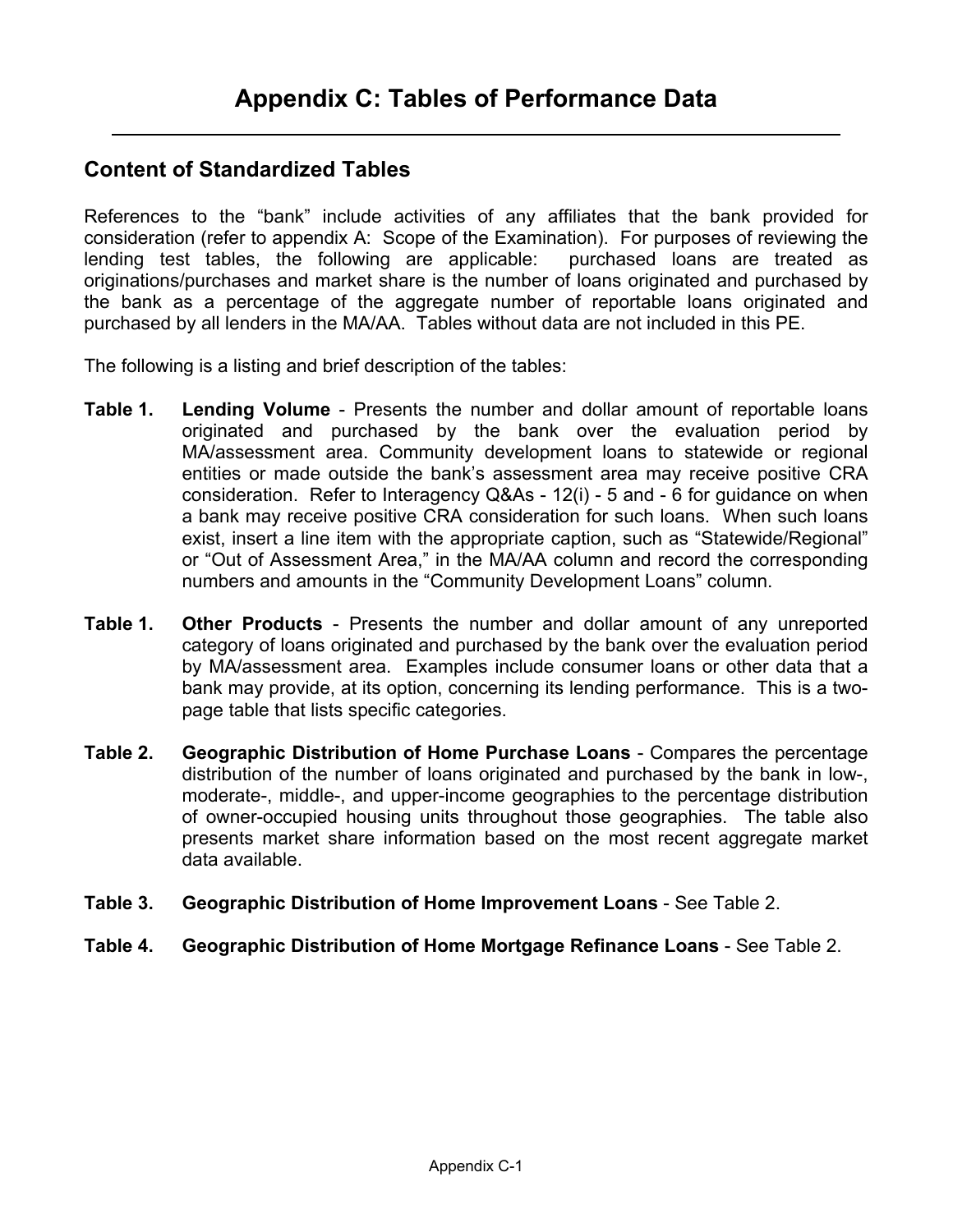- **Table 5. Geographic Distribution of Multifamily Loans** Compares the percentage distribution of the number of multifamily loans originated and purchased by the bank in low-, moderate-, middle-, and upper-income geographies to the percentage distribution of multifamily housing units throughout those geographies. The table also presents market share information based on the most recent aggregate market data available.
- **Table 6. Geographic Distribution of Small Loans to Businesses** The percentage distribution of the number of small loans (less than or equal to \$1 million) to businesses originated and purchased by the bank in low-, moderate-, middle-, and upper-income geographies compared to the percentage distribution of businesses (regardless of revenue size) throughout those geographies. The table also presents market share information based on the most recent aggregate market data available. Because small business data are not available for geographic areas smaller than counties, it may be necessary to use geographic areas larger than the bank's AA.
- **Table 7. Geographic Distribution of Small Loans to Farms** The percentage distribution of the number of small loans (less than or equal to \$500,000) to farms originated and purchased by the bank in low-, moderate-, middle-, and upper-income geographies compared to the percentage distribution of farms (regardless of revenue size) throughout those geographies. The table also presents market share information based on the most recent aggregate market data available. Because small farm data are not available for geographic areas smaller than counties, it may be necessary to use geographic areas larger than the bank's AA.
- **Table 8. Borrower Distribution of Home Purchase Loans** Compares the percentage distribution of the number of loans originated and purchased by the bank to low-, moderate-, middle-, and upper-income borrowers to the percentage distribution of families by income level in each MA/AA. The table also presents market share information based on the most recent aggregate market data available.
- **Table 9. Borrower Distribution of Home Improvement Loans** See Table 8.
- **Table 10. Borrower Distribution of Refinance Loans** See Table 8.
- **Table 11. Borrower Distribution of Small Loans to Businesses** Compares the percentage distribution of the number of small loans (less than or equal to \$1 million) originated and purchased by the bank to businesses with revenues of \$1 million or less to the percentage distribution of businesses with revenues of \$1 million or less. In addition, the table presents the percentage distribution of the number of loans originated and purchased by the bank by loan size, regardless of the revenue size of the business. Market share information is presented based on the most recent aggregate market data available.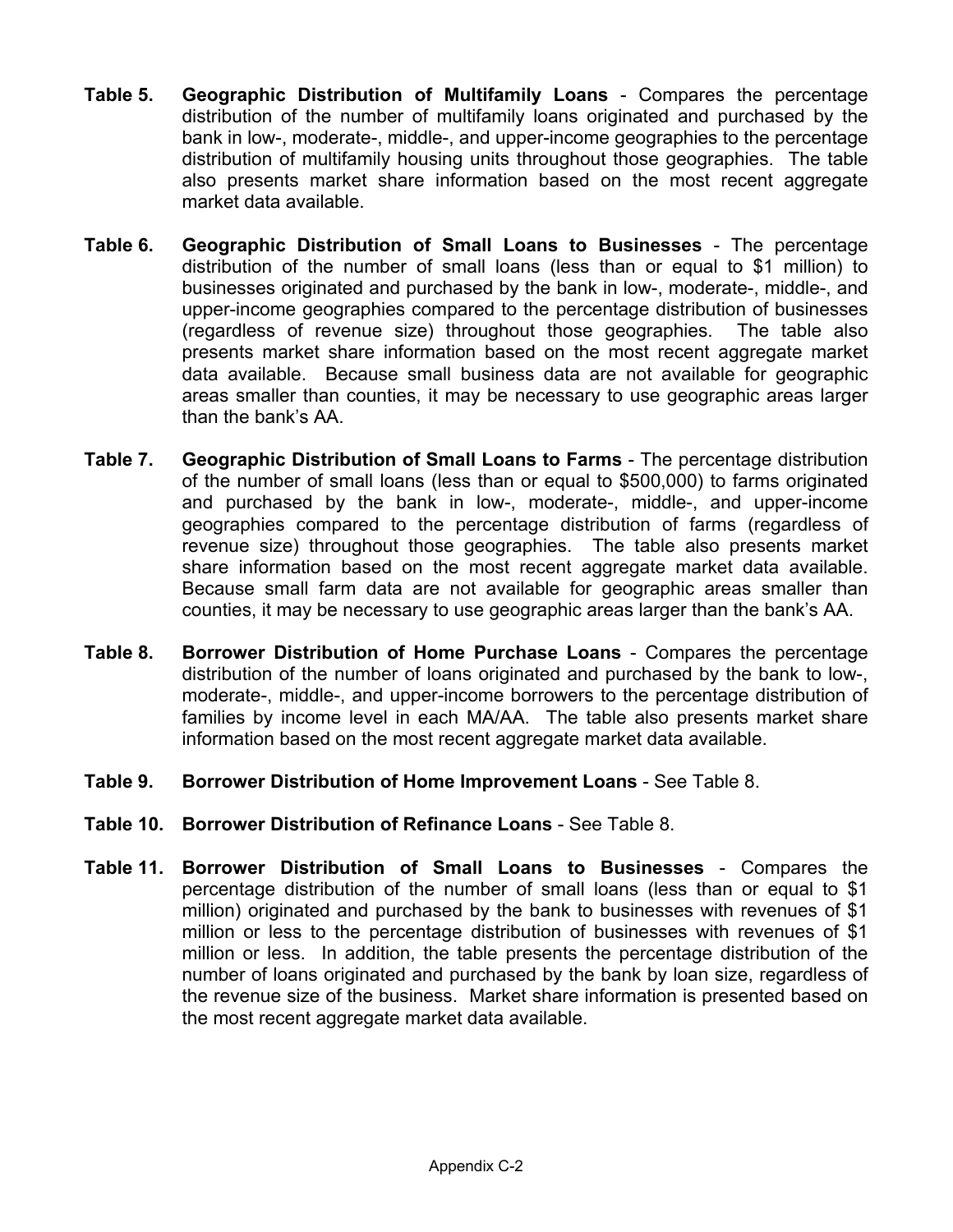- **Table 12. Borrower Distribution of Small Loans to Farms** Compares the percentage distribution of the number of small loans (less than or equal to \$500,000) originated and purchased by the bank to farms with revenues of \$1 million or less to the percentage distribution of farms with revenues of \$1 million or less. In addition, the table presents the percentage distribution of the number of loans originated and purchased by the bank by loan size, regardless of the revenue size of the farm. Market share information is presented based on the most recent aggregate market data available.
- **Table 13. Geographic and Borrower Distribution of Consumer Loans (OPTIONAL)** For geographic distribution, the table compares the percentage distribution of the number of loans originated and purchased by the bank in low-, moderate-, middle-, and upper-income geographies to the percentage distribution of households within each geography. For borrower distribution, the table compares the percentage distribution of the number of loans originated and purchased by the bank to low-, moderate-, middle-, and upper-income borrowers to the percentage of households by income level in each MA/AA.
- **Table 14. Qualified Investments** Presents the number and dollar amount of qualified investments made by the bank in each MA/AA. The table separately presents investments made during prior evaluation periods that are still outstanding and investments made during the current evaluation period. Prior-period investments are reflected at their book value as of the end of the evaluation period. Current period investments are reflected at their original investment amount even if that amount is greater than the current book value of the investment. The table also presents the number and dollar amount of unfunded qualified investment commitments. In order to be included, an unfunded commitment must be legally binding and tracked and recorded by the bank's financial reporting system.

A bank may receive positive consideration for qualified investments in statewide/regional entities or made outside of the bank's AA. See Interagency Q&As - 12(i) - 5 and - 6 for guidance on when a bank may receive positive CRA consideration for such investments. When such investments exist, insert a line item with the appropriate caption, such as "Statewide/Regional" or "Out of Assessment Area," in the MA/AA column and record the corresponding numbers and amounts in the "Qualified Investments" column.

**Table 15. Distribution of Branch Delivery System and Branch Openings/Closings** - Compares the percentage distribution of the number of the bank's branches low-, moderate-, middle-, and upper-income geographies to the percentage of the population within each geography in each MA/AA. The table also presents data on branch openings and closings in each MA/AA.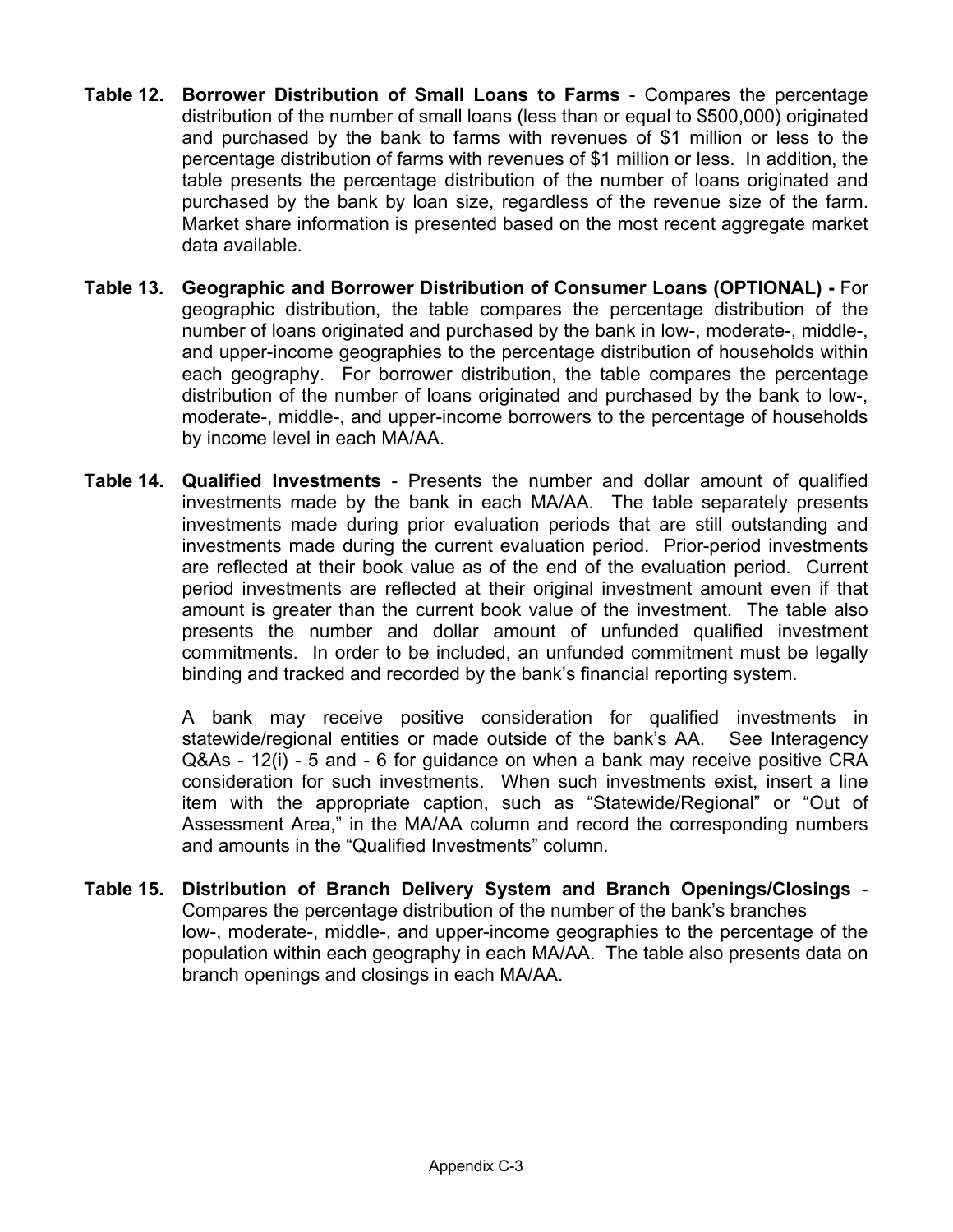<span id="page-9-2"></span><span id="page-9-1"></span><span id="page-9-0"></span>**TABLES 3 and 9 ARE NOT APPLICABLE. THEREFORE, THEY ARE NOT INCLUDED IN THIS SECTION.** 

#### **Table 1. Lending Volume**  LENDING VOLUME Geography: SPRINGFIELD MA **Evaluation Period**: JANUARY 1, 2002 TO DECEMBER 31, 2002 Community Development

|                     | 6 of Rated<br>Area Loans<br>$(\#)$ in |     | <b>Home Mortgage</b> | Small Loans to | Businesses |    | <b>Small Loans to Farms</b> | Loans** | <b>Community Development</b> |     | <b>Total Reported Loans</b> | % of Rated Area<br>Deposits in MA/AA*** |
|---------------------|---------------------------------------|-----|----------------------|----------------|------------|----|-----------------------------|---------|------------------------------|-----|-----------------------------|-----------------------------------------|
| MA/Assessment Area: | MA/AA <sup>®</sup>                    |     |                      |                |            |    |                             |         |                              |     |                             |                                         |
|                     |                                       |     | \$(000's)            |                | (000's)    |    | \$ (000's)                  |         | \$ (000's)                   |     | \$(000's)                   |                                         |
| <b>Full Review:</b> |                                       |     |                      |                |            |    |                             |         |                              |     |                             |                                         |
| Springfield MA      | 100.00                                | 349 | 33,273               | 184            | 22,210     | 38 | ,458                        |         | ,419                         | 572 | 58,360                      | 100.00                                  |

<sup>\*</sup> Loan Data as of December 31, 2002. Rated area refers to either the state or multi-state MA rating area.

<sup>\*\*</sup> The evaluation period for Community Development Loans is From April 27, 1998 to February 27, 2004.

<sup>\*\*\*\*</sup> Deposit Data as of December 31, 2003. Rated Area refers to either the state, multi-state MA, or institution, as appropriate.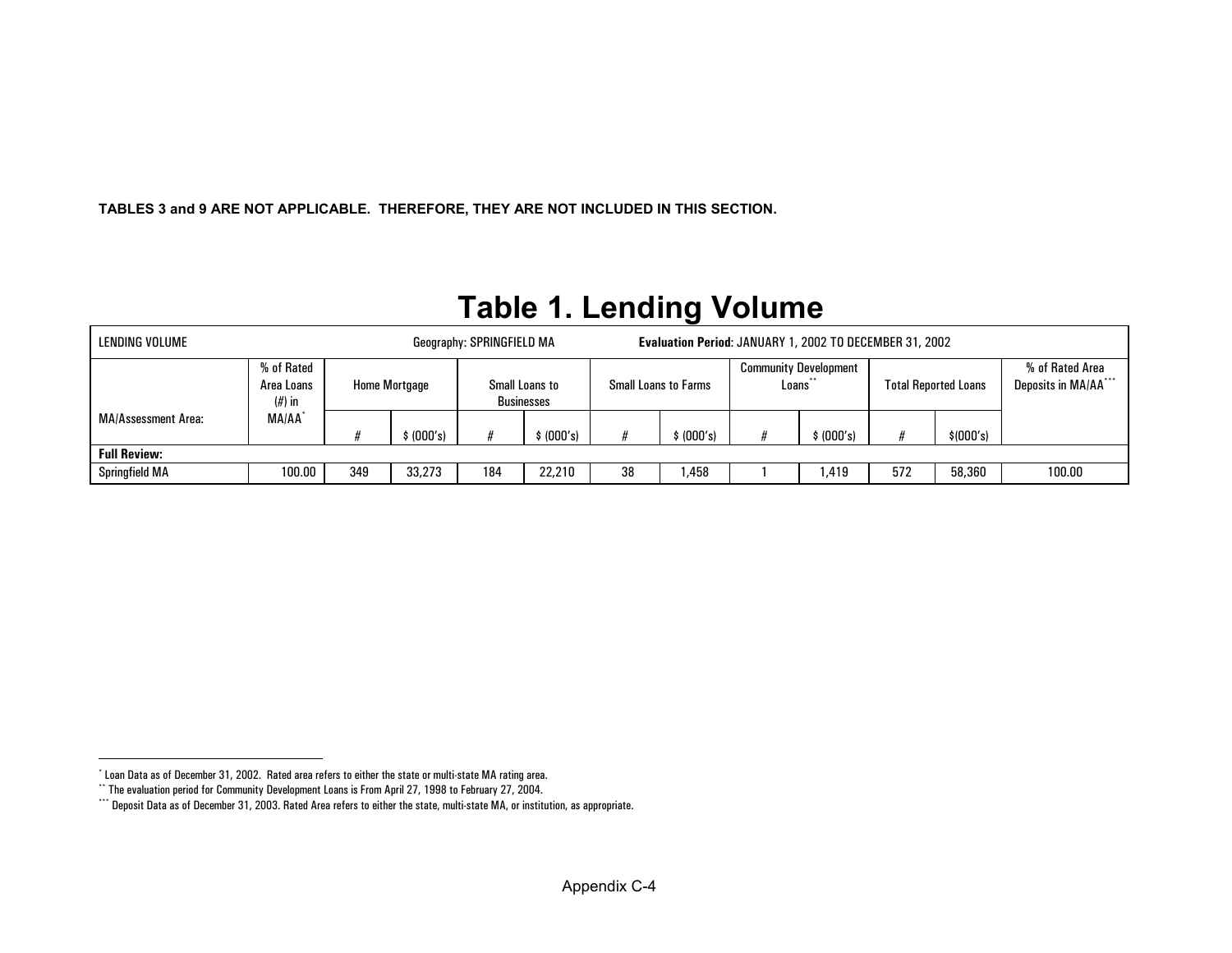# <span id="page-10-2"></span><span id="page-10-1"></span><span id="page-10-0"></span>**Table 2. Geographic Distribution of Home Purchase Loans**

| <b>Geographic Distribution: HOME PURCHASE</b> |     |                                     |                            |                           | Geography: SPRINGFIELD MA  |                                |                            |                              | Evaluation Period: JANUARY 1, 2002 TO DECEMBER 31, 2002 |                             |        |      |                               |      |      |
|-----------------------------------------------|-----|-------------------------------------|----------------------------|---------------------------|----------------------------|--------------------------------|----------------------------|------------------------------|---------------------------------------------------------|-----------------------------|--------|------|-------------------------------|------|------|
|                                               |     | <b>Total Home Purchase</b><br>Loans |                            | Low-Income<br>Geographies |                            | Moderate-Income<br>Geographies |                            | Middle-Income<br>Geographies |                                                         | Upper-Income<br>Geographies |        |      | Market Share (%) by Geography |      |      |
| MA/Assessment Area:                           |     | % of<br>fotal**                     | % Owner<br>Occ<br>Units*** | % BANK<br>Loans           | % Owner<br>Occ<br>Units*** | % BANK<br>Loans                | % Owner<br>Occ<br>Units*** | % BANK<br>Loans              | % Owner<br>Occ<br>Units***                              | % BANK<br>Loans             | Overal | Low  | Mod                           | Mid  | Upp  |
| <b>Full Review:</b>                           |     |                                     |                            |                           |                            |                                |                            |                              |                                                         |                             |        |      |                               |      |      |
| <b>Springfield MA</b>                         | 147 | 100.00                              | 0.05                       | $0.00\,$                  | 17.00                      | 4.08                           | 62.77                      | 76.87                        | 20.18                                                   | 19.05                       | 1.87   | 0.00 | 0.58                          | 2.25 | 1.56 |

<sup>\*</sup> Based on 2002 Peer Mortgage Data: Midwest Region.

 $\cdot^*$  Home purchase loans originated and purchased in the MA/AA as a percentage of all home purchase loans originated and purchased in the rated area.

<sup>\*\*\*\*</sup> Percentage of Owner Occupied Units is the number of owner occupied housing units in a particular geography divided by the number of owner occupied housing units in the area based on 1990 Census information.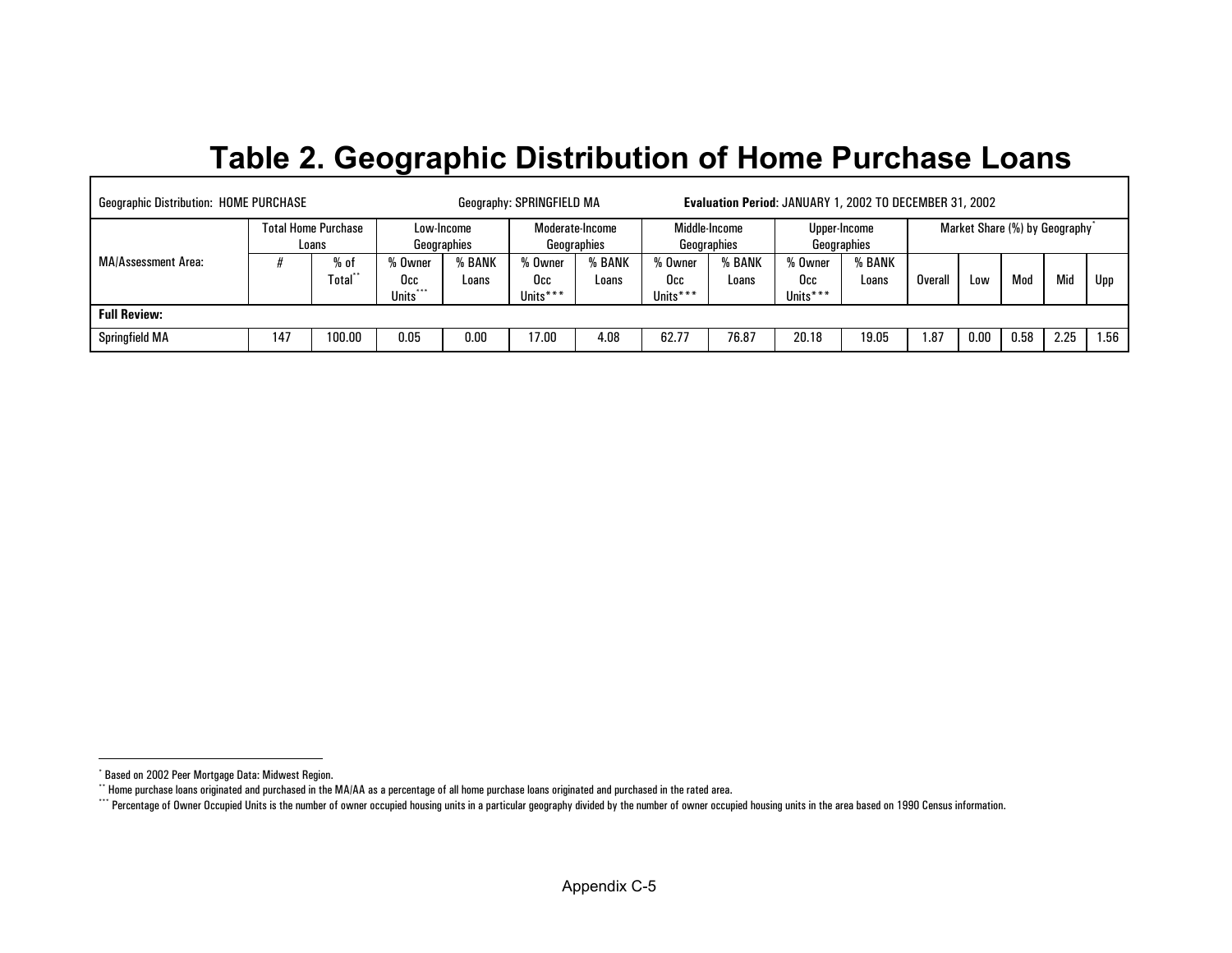### <span id="page-11-2"></span><span id="page-11-1"></span><span id="page-11-0"></span>**Table 4. Geographic Distribution of Home Mortgage Refinance Loans**

| <b>Geographic Distribution: HOME MORTGAGE REFINANCE</b> |     |                                                  |                                      |                               |                             | Geography: SPRINGFIELD MA      |                            |                              | Evaluation Period: JANUARY 1, 2002 TO DECEMBER 31, 2002 |                             |                |      |      |                                            |      |
|---------------------------------------------------------|-----|--------------------------------------------------|--------------------------------------|-------------------------------|-----------------------------|--------------------------------|----------------------------|------------------------------|---------------------------------------------------------|-----------------------------|----------------|------|------|--------------------------------------------|------|
| MA/Assessment Area:                                     |     | <b>Total Home</b><br>Mortgage<br>Refinance Loans |                                      | <b>Low-Income Geographies</b> |                             | Moderate-Income<br>Geographies |                            | Middle-Income<br>Geographies |                                                         | Upper-Income<br>Geographies |                |      |      | Market Share (%) by Geography <sup>*</sup> |      |
|                                                         |     | $%$ of<br>Total*                                 | % Owner<br>Occ.<br>$* * *$<br>Units' | % BANK<br>Loans               | 'o Owner<br>Occ<br>Units*** | 6 BANK<br>0/<br>Loans          | % Owner<br>Occ<br>Units*** | % BANK<br>Loans              | % Owner<br>Occ<br>Units***                              | % BANK<br>Loans             | <b>Overall</b> | Low  | Mod  | Mid                                        | Upp  |
| <b>Full Review:</b>                                     |     |                                                  |                                      |                               |                             |                                |                            |                              |                                                         |                             |                |      |      |                                            |      |
| <b>Springfield MA</b>                                   | 198 | 100.00                                           | 0.05                                 | 0.00                          | 17.00                       | 5.05                           | 62.77                      | 78.28                        | 20.18                                                   | 16.67                       | .44            | 0.00 | 1.10 | .69                                        | 0.98 |

<sup>\*</sup> Based on 2002 Peer Mortgage Data: Midwest Region.

 $^{\circ}$  Home mortgage refinance loans originated and purchased in the MA/AA as a percentage of all home mortgage refinance loans originated and purchased in the rated area.

<sup>\*\*\*\*</sup> Percentage of Owner Occupied Units is the number of owner occupied housing units in a particular geography divided by number of owner occupied housing units in the area based on 1990 Census information.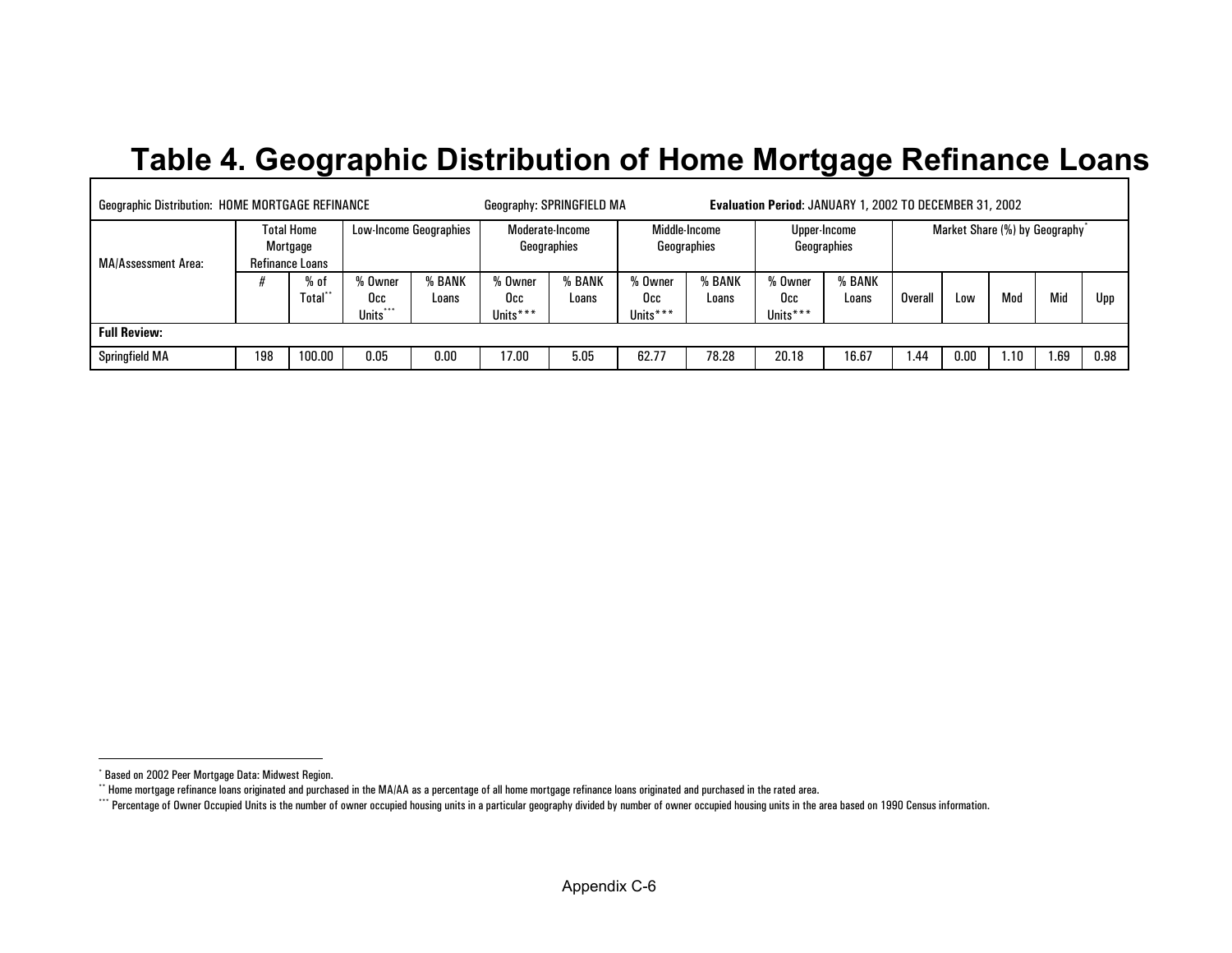## <span id="page-12-2"></span><span id="page-12-1"></span><span id="page-12-0"></span>**Table 5. Geographic Distribution of Multifamily Loans**

| <b>Geographic Distribution: MULTIFAMILY</b> |                          |                          |                     |                               | Geography: SPRINGFIELD MA |                                |                  | Evaluation Period: JANUARY 1, 2002 TO DECEMBER 31, 2002 |                  |                             |         |      |       |                                            |      |
|---------------------------------------------|--------------------------|--------------------------|---------------------|-------------------------------|---------------------------|--------------------------------|------------------|---------------------------------------------------------|------------------|-----------------------------|---------|------|-------|--------------------------------------------|------|
|                                             |                          | <b>Total Multifamily</b> |                     | <b>Low-Income Geographies</b> |                           | Moderate-Income<br>Geographies |                  | Middle-Income<br>Geographies                            |                  | Upper-Income<br>Geographies |         |      |       | Market Share (%) by Geography <sup>*</sup> |      |
| MA/Assessment Area:                         | Loans<br>% of<br>Total*' |                          | % of MF<br>Units*** | % BANK<br>Loans               | % MF<br>Units***          | % BANK<br>Loans                | % MF<br>Units*** | % BANK<br>Loans                                         | % MF<br>Units*** | % BANK<br>Loans             | Overall | Low  | Mod   | Mid                                        | Upp  |
| <b>Full Review:</b>                         |                          |                          |                     |                               |                           |                                |                  |                                                         |                  |                             |         |      |       |                                            |      |
| <b>Springfield MA</b>                       |                          | 100.00                   | 5.66                | 0.00                          | 27.87                     | 25.00                          | 56.79            | 75.00                                                   | 9.68             | 0.00                        | 17.02   | 0.00 | 14.29 | 22.22                                      | 0.00 |

- IT

<sup>\*</sup> Based on 2002 Peer Mortgage Data: Midwest Region.

<sup>\*\*</sup> Multifamily loans originated and purchased in the MA/AA as a percentage of all multifamily loans originated and purchased in the rated area.

<sup>\*\*\*\*</sup> Percentage of multifamily units is the number of multifamily housing units in a particular geography divided by number of multifamily housing units in the area based on 1990 Census information.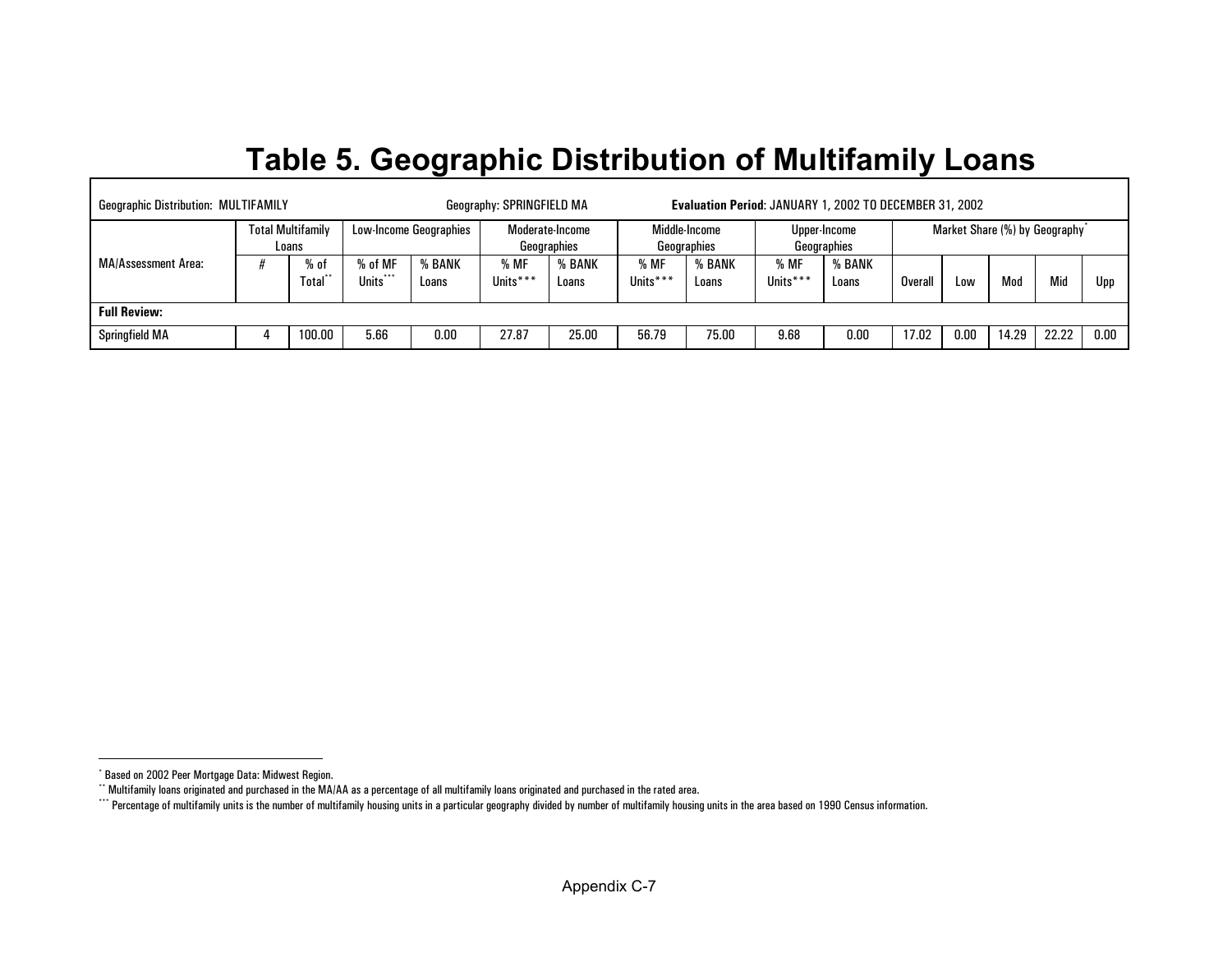### <span id="page-13-2"></span><span id="page-13-1"></span><span id="page-13-0"></span>**Table 6. Geographic Distribution of Small Loans to Businesses**

| <b>Geographic Distribution: SMALL LOANS TO BUSINESSES</b> |     |                                             |                           |                         | Geography: SPRINGFIELD MA      |                       |                              |                         | Evaluation Period: JANUARY 1, 2002 TO DECEMBER 31, 2002 |         |                  |      |      |                                            |      |
|-----------------------------------------------------------|-----|---------------------------------------------|---------------------------|-------------------------|--------------------------------|-----------------------|------------------------------|-------------------------|---------------------------------------------------------|---------|------------------|------|------|--------------------------------------------|------|
|                                                           |     | <b>Total Small</b><br><b>Business Loans</b> | Low-Income<br>Geographies |                         | Moderate-Income<br>Geographies |                       | Middle-Income<br>Geographies |                         | <b>Upper-Income Geographies</b>                         |         |                  |      |      | Market Share (%) by Geography <sup>*</sup> |      |
| MA/Assessment Area:<br>% of<br>Total                      |     | % of<br>***<br>Businesses <sup>*</sup>      | <b>BANK</b><br>Loans      | $%$ of<br>Businesses*** | <b>BANK</b><br>Loans           | % of<br>Businesses*** | <b>BANK</b><br>Loans         | $%$ of<br>Businesses*** | <b>BANK</b><br>Loans                                    | Overall | L <sub>0</sub> W | Mod  | Mid  | Upp                                        |      |
| <b>Full Review:</b>                                       |     |                                             |                           |                         |                                |                       |                              |                         |                                                         |         |                  |      |      |                                            |      |
| <b>Springfield MA</b>                                     | 184 | 100.00                                      | 4.94                      | 3.26                    | 16.60                          | 13.04                 | 62.06                        | 66.85                   | 16.40                                                   | 16.85   | 2.59             | 4.27 | 2.53 | 2.80                                       | 2.52 |

<sup>\*</sup> Based on 2002 Peer Small Business Data: US and PR.

<sup>\*\*</sup> Small loans to businesses originated and purchased in the MA/AA as a percentage of all small loans to businesses originated and purchased in the rated area.

<sup>\*\*\*</sup> Source Data - Dun and Bradstreet (2003).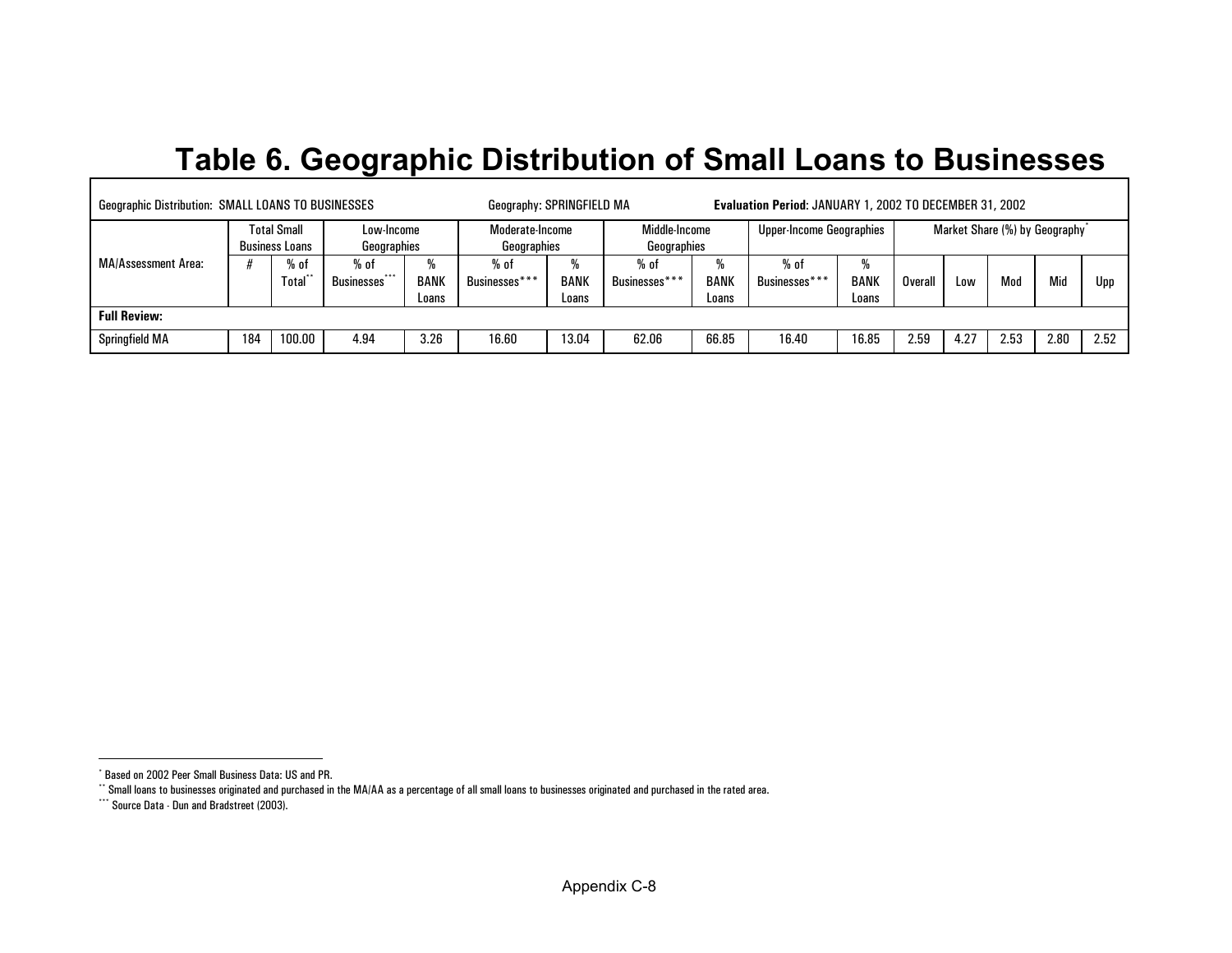### <span id="page-14-2"></span><span id="page-14-1"></span><span id="page-14-0"></span>**Table 7. Geographic Distribution of Small Loans to Farms**

| <b>Geographic Distribution: SMALL LOANS TO FARMS</b> |                                           |                                  |                 |                           | Geography: SPRINGFIELD MA |                                |                 |                              | Evaluation Period: JANUARY 1, 2002 TO DECEMBER 31, 2002 |                             |      |      |      |                                            |      |
|------------------------------------------------------|-------------------------------------------|----------------------------------|-----------------|---------------------------|---------------------------|--------------------------------|-----------------|------------------------------|---------------------------------------------------------|-----------------------------|------|------|------|--------------------------------------------|------|
|                                                      |                                           | <b>Total Small Farm</b><br>Loans |                 | Low-Income<br>Geographies |                           | Moderate-Income<br>Geographies |                 | Middle-Income<br>Geographies |                                                         | Upper-Income<br>Geographies |      |      |      | Market Share (%) by Geography <sup>*</sup> |      |
| MA/Assessment Area:                                  | $%$ of<br>% of<br>***<br>Total**<br>Farms |                                  | % BANK<br>Loans | % of<br>Farms**           | <b>BANK</b><br>Loans      | % of<br>Farms**                | % BANK<br>Loans | % of<br>Farms**              | % BANK<br>Loans                                         | Overall                     | LOW  | Mod  | Mid  | Upp                                        |      |
| <b>Full Review:</b>                                  |                                           |                                  |                 |                           |                           |                                |                 |                              |                                                         |                             |      |      |      |                                            |      |
| <b>Springfield MA</b>                                | 38                                        | 100.00                           | 0.39            | 0.00                      | 12.09                     | 0.00                           | 72.32           | 100.00                       | 15.20                                                   | 0.00                        | 5.23 | 0.00 | 3.23 | 5.71                                       | 0.00 |

<sup>\*</sup> Based on 2002 Peer Small Business Data: US and PR.

<sup>\*\*</sup> Small loans to farms originated and purchased in the MA/AA as a percentage of all small loans to farms originated and purchased in the rated area.

<sup>\*\*\*</sup> Source Data - Dun and Bradstreet (2003).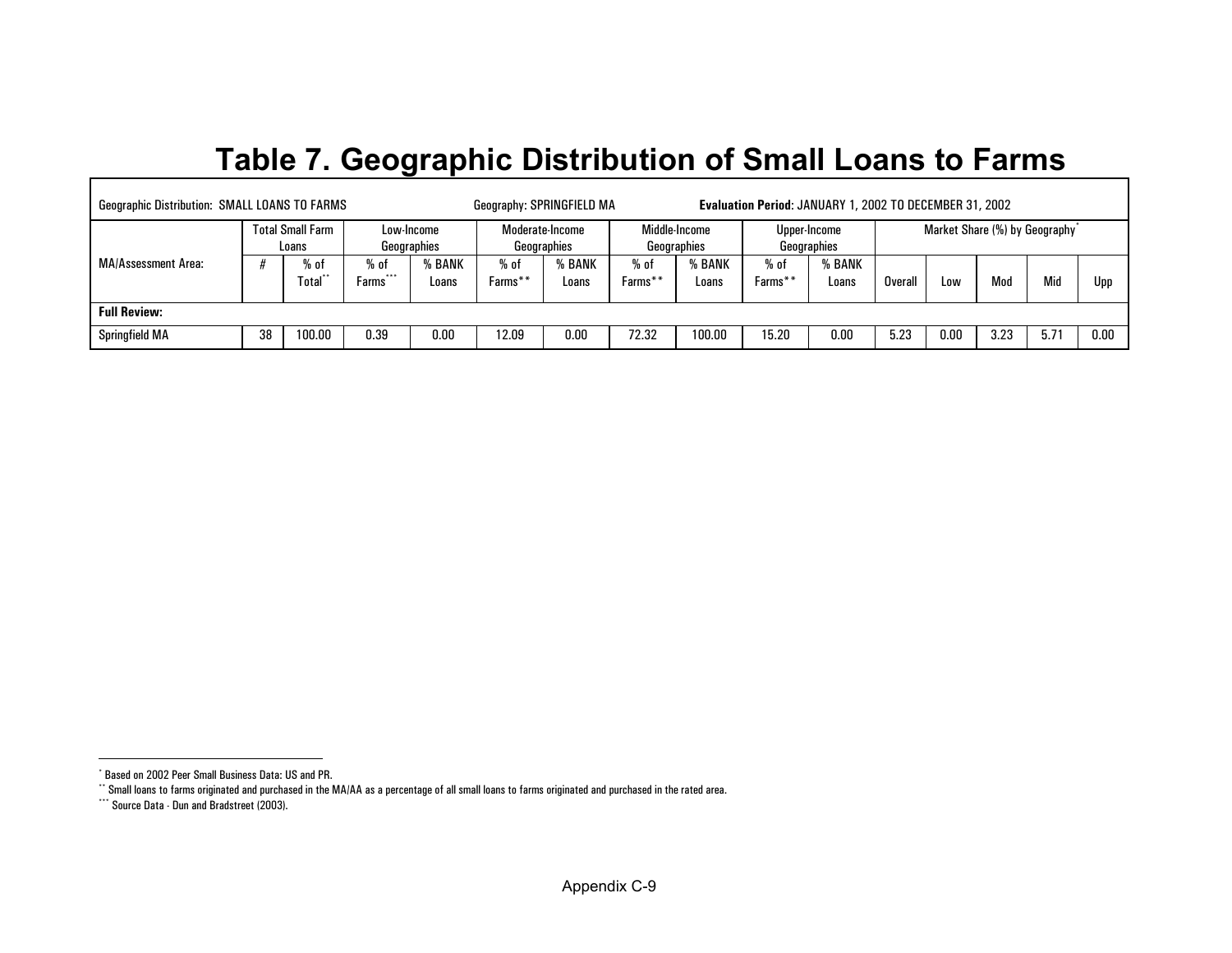#### <span id="page-15-3"></span><span id="page-15-2"></span><span id="page-15-1"></span><span id="page-15-0"></span>**Table 8. Borrower Distribution of Home Purchase Loans**

| <b>Borrower Distribution: HOME PURCHASE</b> |     |                                            |                  |                                               | Geography: SPRINGFIELD MA           |                     |                         |                     | <b>Evaluation Period: JANUARY 1, 2002 TO DECEMBER 31, 2002</b> |                      |         |      |                           |      |      |
|---------------------------------------------|-----|--------------------------------------------|------------------|-----------------------------------------------|-------------------------------------|---------------------|-------------------------|---------------------|----------------------------------------------------------------|----------------------|---------|------|---------------------------|------|------|
|                                             |     | <b>Total Home</b><br><b>Purchase Loans</b> |                  | Low-Income Borrowers                          | Moderate-Income<br><b>Borrowers</b> |                     | Middle-Income Borrowers |                     | Upper-Income Borrowers                                         |                      |         |      | Market Share <sup>*</sup> |      |      |
| MA/Assessment Area:                         |     | % of<br>fotal*                             | %<br>Families*** | % BANK<br>$* * * * *$<br>Families***<br>Loans |                                     | % BANK<br>Loans**** | ₩<br>Families***        | % BANK<br>Loans**** | %<br>Families***                                               | % BANK<br>$Loans***$ | Overall | Low  | Mod                       | Mid  | Upp  |
| <b>Full Review:</b>                         |     |                                            |                  |                                               |                                     |                     |                         |                     |                                                                |                      |         |      |                           |      |      |
| Springfield MA                              | 147 | 100.00                                     | 18.46            | 8.84                                          | 18.66                               | 17.69               | 24.41                   | 34.01               | 38.47                                                          | 39.46                | 2.20    | 1.61 | 1.41                      | 2.49 | 2.92 |

 $\Gamma$ 

<sup>\*</sup> Based on 2002 Peer Mortgage Data: Midwest Region.

<sup>\*\*</sup> As a percentage of loans with borrower income information available. No information was available for 0.00% of loans originated and purchased by BANK.

<sup>\*\*\*</sup> Percentage of Families is based on the 1990 Census information.

<sup>\*\*\*\*</sup> Home purchase loans originated and purchased in the MA/AA as a percentage of all home purchase loans originated and purchased in the rated area.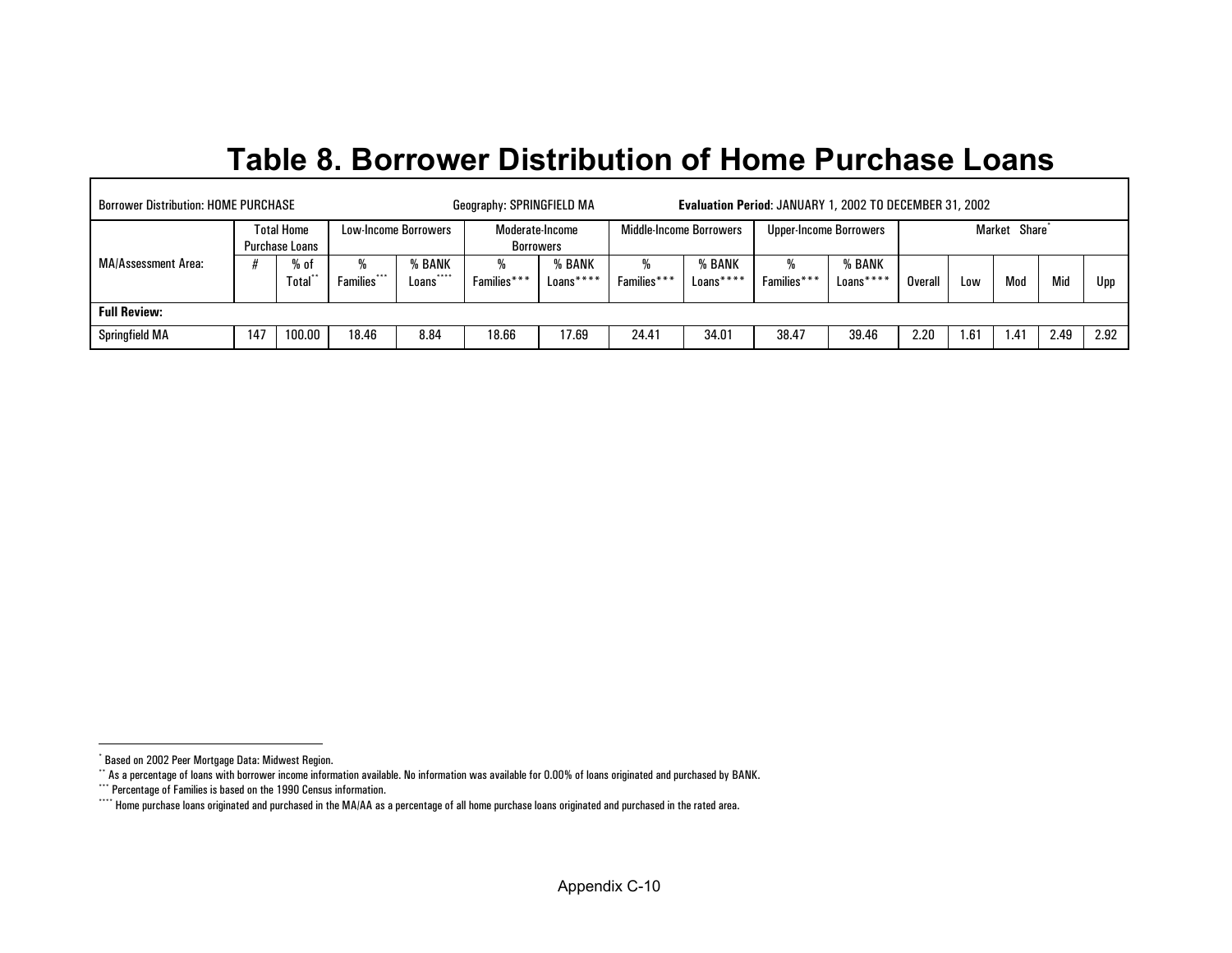## <span id="page-16-3"></span><span id="page-16-2"></span><span id="page-16-1"></span><span id="page-16-0"></span>**Table 10. Borrower Distribution of Home Mortgage Refinance Loans**

| <b>Borrower Distribution: HOME MORTGAGE REFINANCE</b> |     |                                                  |             |                             |                              | Geography: SPRINGFIELD MA |                  |                                | Evaluation Period: JANUARY 1, 2002 TO DECEMBER 31, 2002 |                     |         |      |                           |      |      |
|-------------------------------------------------------|-----|--------------------------------------------------|-------------|-----------------------------|------------------------------|---------------------------|------------------|--------------------------------|---------------------------------------------------------|---------------------|---------|------|---------------------------|------|------|
| <b>MA/Assessment Area:</b>                            |     | <b>Total Home</b><br>Mortgage<br>Refinance Loans |             | <b>Low-Income Borrowers</b> | Moderate-Income<br>Borrowers |                           |                  | <b>Middle-Income Borrowers</b> | Upper-Income Borrowers                                  |                     |         |      | Market Share <sup>*</sup> |      |      |
|                                                       |     | % of<br><b>Total</b>                             | Families*** | % BANK<br><br>Loans         | %<br>Families***             | % BANK<br>Loans****       | %<br>Families*** | % BANK<br>$Loans***$           | %<br>Families***                                        | % BANK<br>Loans**** | Overall | Low  | Mod                       | Mid  | Upp  |
| <b>Full Review:</b>                                   |     |                                                  |             |                             |                              |                           |                  |                                |                                                         |                     |         |      |                           |      |      |
| <b>Springfield MA</b>                                 | 198 | 100.00                                           | 18.46       | 7.29                        | 18.66                        | 19.79                     | 24.41            | 32.81                          | 38.47                                                   | 40.10               | .92     | 1.62 | .94                       | 2.29 | 1.73 |

<sup>\*</sup> Based on 2002 Peer Mortgage Data: Midwest Region.

<sup>\*\*</sup> As a percentage of loans with borrower income information available. No information was available for 3.03% of loans originated and purchased by BANK.

<sup>\*\*\*</sup> Percentage of Families is based on the 1990 Census information.

<sup>\*\*\*\*</sup> Home mortgage refinance loans originated and purchased in the MA/AA as a percentage of all home mortgage refinance loans originated and purchased in the rated area.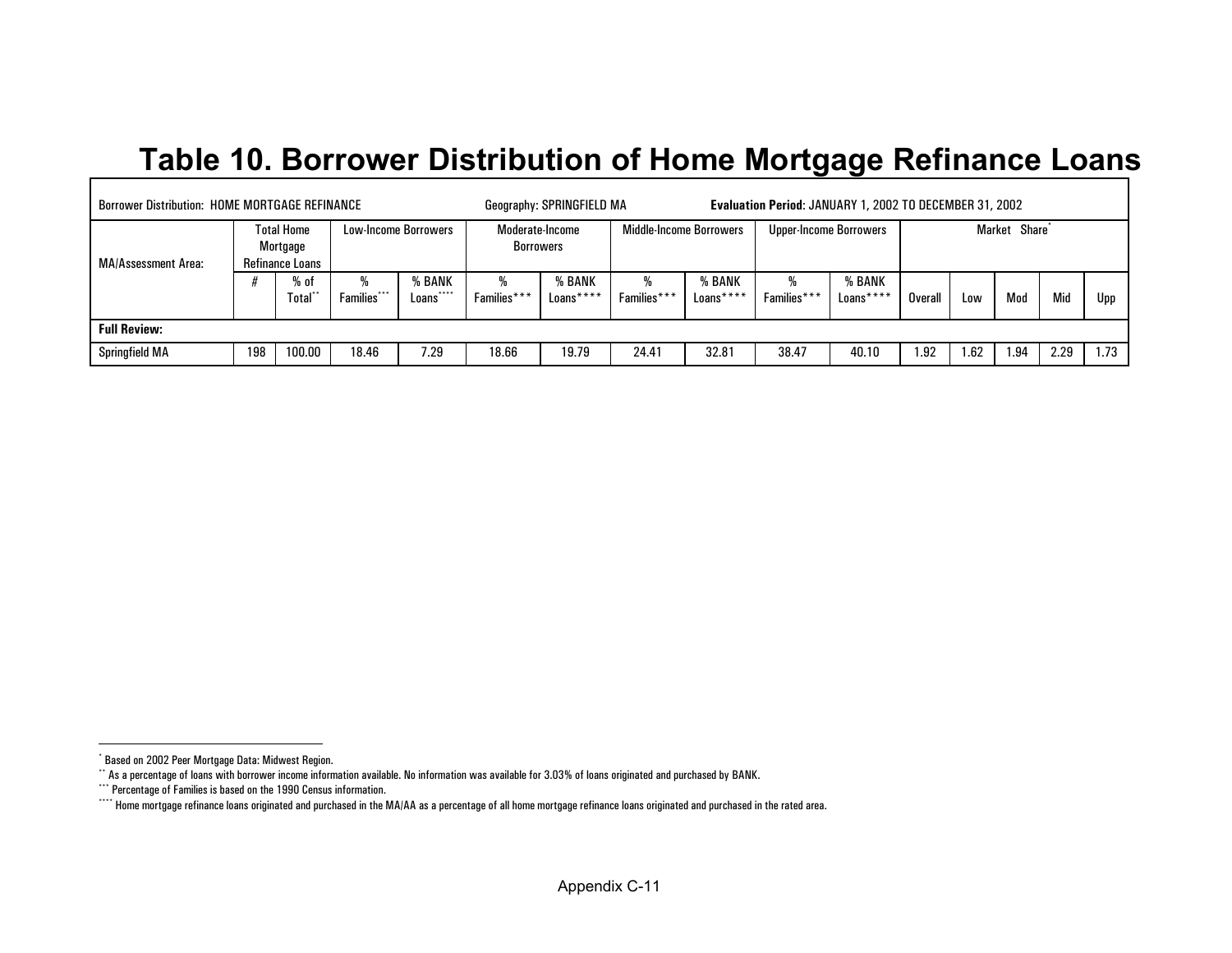### <span id="page-17-3"></span><span id="page-17-2"></span><span id="page-17-1"></span><span id="page-17-0"></span>**Table 11. Borrower Distribution of Small Loans to Businesses**

| <b>Borrower Distribution: SMALL LOANS TO BUSINESSES</b> |     |                                           |                                    |                                                           | Geography: SPRINGFIELD MA |                                                      | <b>Evaluation Period: JANUARY 1, 2002 TO DECEMBER 31, 2002</b> |      |                           |
|---------------------------------------------------------|-----|-------------------------------------------|------------------------------------|-----------------------------------------------------------|---------------------------|------------------------------------------------------|----------------------------------------------------------------|------|---------------------------|
|                                                         |     | <b>Total Small Loans</b><br>to Businesses |                                    | <b>Businesses With Revenues of</b><br>\$1 million or less |                           | Loans by Original Amount Regardless of Business Size |                                                                |      | Market Share <sup>*</sup> |
| MA/Assessment Area:                                     |     | % of<br>Total*                            | $%$ of<br>***<br><b>Businesses</b> | % BANK<br>$* * * *$<br>Loans                              | \$100,000 or less         | $>$ \$100,000 to \$250,000                           | $>$ \$250,000 to<br>\$1,000,000                                | All  | Rev\$ 1 Million or Less   |
| <b>Full Review:</b>                                     |     |                                           |                                    |                                                           |                           |                                                      |                                                                |      |                           |
| <b>Springfield MA</b>                                   | 184 | 100.00                                    | 64.00                              | 56.52                                                     | 70.65                     | 14.13                                                | 15.22                                                          | 2.59 | 5.72                      |

<sup>\*</sup> Based on 2002 Peer Small Business Data: US and PR.

<sup>\*\*</sup> Small loans to businesses originated and purchased in the MA/AA as a percentage of all small loans to businesses originated and purchased in the rated area.

<sup>\*\*\*</sup> Businesses with revenues of \$1 million or less as a percentage of all businesses (Source D&B - 2003).

<sup>\*\*\*\*</sup> Small loans to businesses with revenues of \$1 million or less as a percentage of all loans reported as small loans to businesses. No information was available for 15.22% of small loans to businesses originated and pu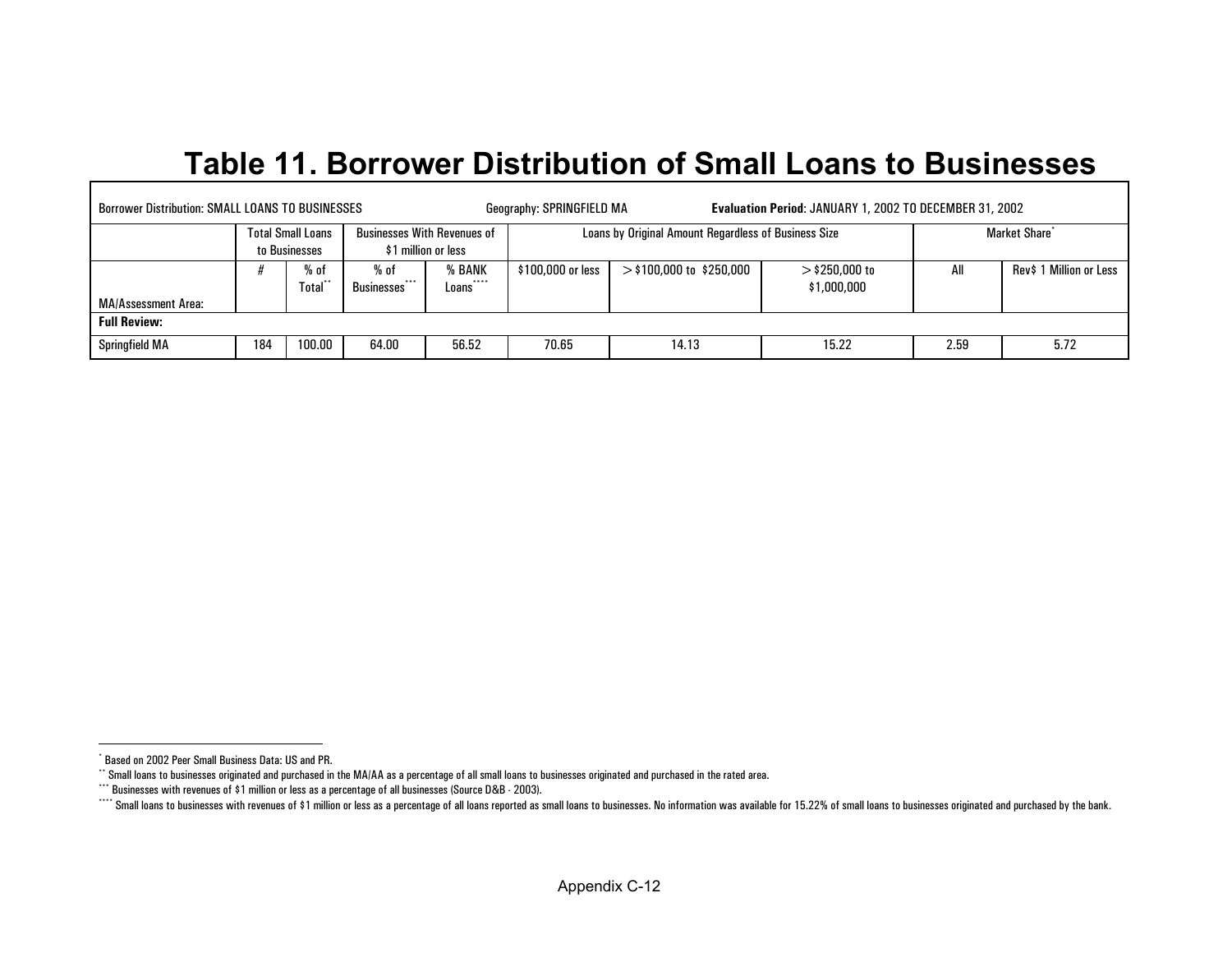#### <span id="page-18-3"></span><span id="page-18-2"></span><span id="page-18-1"></span><span id="page-18-0"></span>**Table 12. Borrower Distribution of Small Loans to Far ms**

| <b>Borrower Distribution: SMALL LOANS TO FARMS</b> |    |                                      |                          |                                               | Geography: SPRINGFIELD MA |                                                  | Evaluation Period: JANUARY 1, 2002 TO DECEMBER 31, 2002 |      |                           |
|----------------------------------------------------|----|--------------------------------------|--------------------------|-----------------------------------------------|---------------------------|--------------------------------------------------|---------------------------------------------------------|------|---------------------------|
|                                                    |    | <b>Total Small Loans</b><br>to Farms |                          | Farms With Revenues of \$1<br>million or less |                           | Loans by Original Amount Regardless of Farm Size |                                                         |      | Market Share <sup>®</sup> |
| MA/Assessment Area:                                |    | $%$ of<br><b>Total</b>               | % of<br>$+ + +$<br>Farms | % BANK<br>****<br>Loans <sup>'</sup>          | \$100,000 or less         | $>$ \$100,000 to \$250,000                       | $>$ \$250,000 to<br>\$1,000,000                         | All  | Rev\$ 1 Million or Less   |
| <b>Full Review:</b>                                |    |                                      |                          |                                               |                           |                                                  |                                                         |      |                           |
| Springfield MA                                     | 38 | 100.00                               | 94.15                    | 86.84                                         | 92.11                     | 2.63                                             | 5.26                                                    | 5.23 | 5.49                      |

 $\mathbf{r}$ 

<sup>\*</sup> Based on 2002 Peer Small Business Data: US and PR.

<sup>\*\*</sup> Small loans to farms originated and purchased in the MA/AA as a percentage of all small loans to farms originated and purchased in the rated area.

<sup>\*\*\*</sup> Farms with revenues of \$1 million or less as a percentage of all farms (Source D&B - 2003).

Computed a Small loans to farms with revenues of \$1 million or less as a percentage of all loans reported as small loans to farms. No information was available for 10.53% of small loans to farms originated and purchased by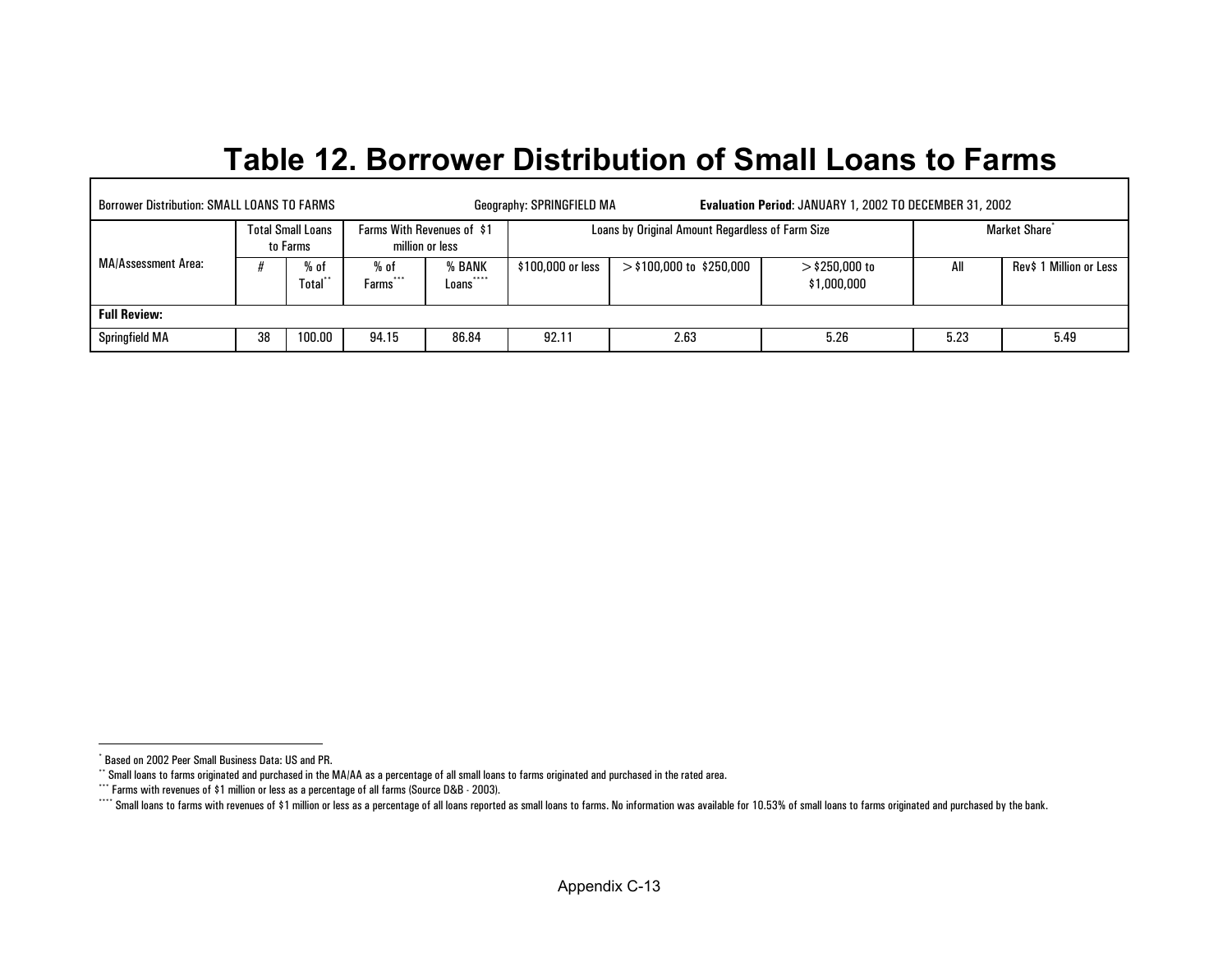## **Table 14. Qualified Investments**

| QUALIFIED INVESTMENTS |  |                                 | Geography: SPRINGFIELD MA |                                   | Evaluation Period: APRIL 27, 1998 TO FEBRUARY 27, 2004 |                          |                        |   |            |  |  |  |  |
|-----------------------|--|---------------------------------|---------------------------|-----------------------------------|--------------------------------------------------------|--------------------------|------------------------|---|------------|--|--|--|--|
| MA/Assessment Area:   |  | <b>Prior Period Investments</b> |                           | <b>Current Period Investments</b> |                                                        | <b>Total Investments</b> | Unfunded Commitments** |   |            |  |  |  |  |
|                       |  | \$(000's)                       |                           | \$(000's)                         |                                                        | \$(000's)                | % of Total             |   | \$ (000's) |  |  |  |  |
| <b>Full Review:</b>   |  |                                 |                           |                                   |                                                        |                          |                        |   |            |  |  |  |  |
| Springfield MA        |  |                                 |                           | .123                              |                                                        | .123                     | 100.00                 | 0 |            |  |  |  |  |

<span id="page-19-1"></span><span id="page-19-0"></span> $\Gamma$ 

<sup>\* &#</sup>x27;Prior Period Investments' means investments made in a previous evaluation period that are outstanding as of the examination date.

 $``$  'Unfunded Commitments' means legally binding investment commitments that are tracked and recorded by the institution's financial reporting system.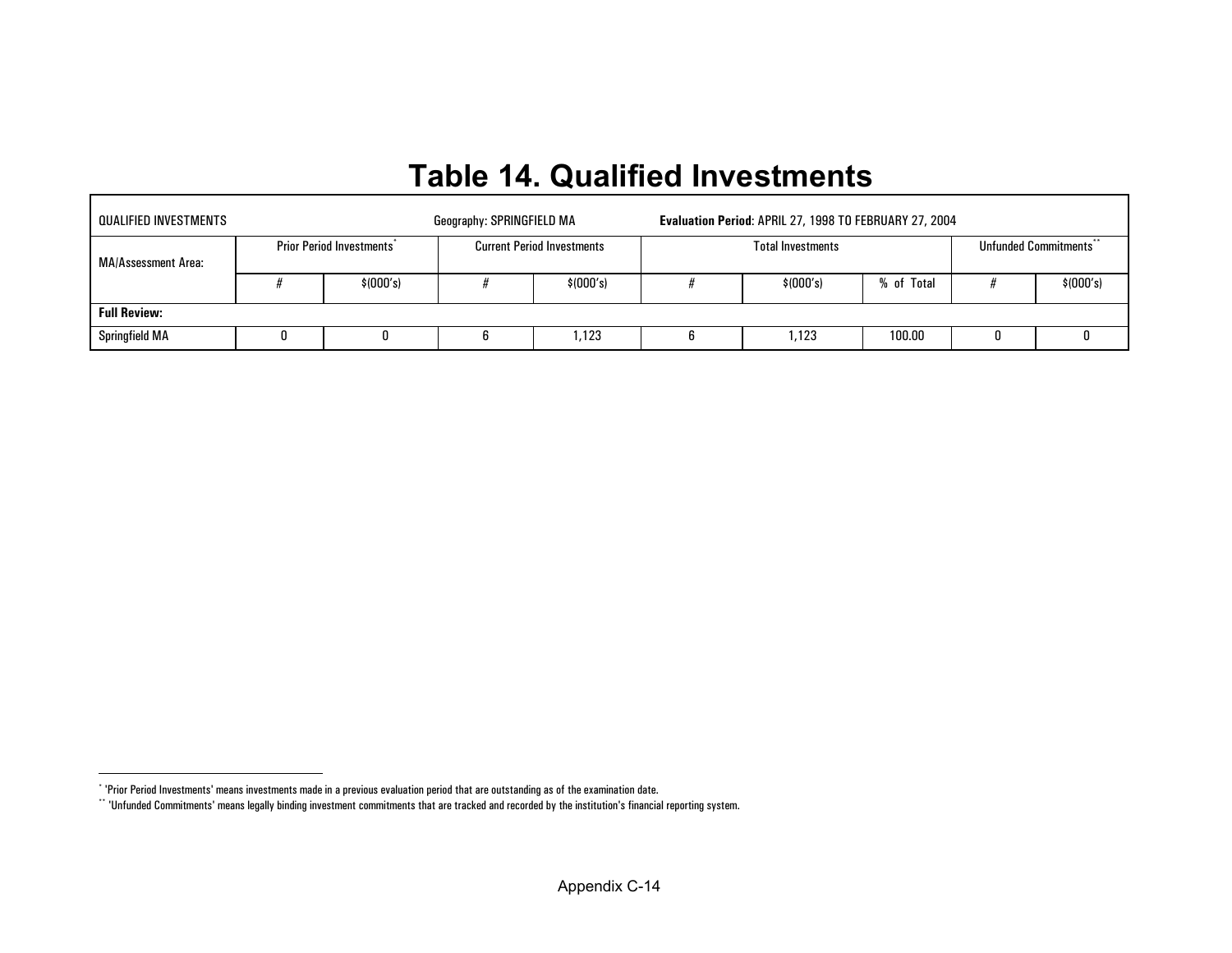## **Table 15. Distribution of Branch Delivery System and Branch Openings/Closings**

| DISTRIBUTION OF BRANCH DELIVERY SYSTEM AND BRANCH OPENINGS/CLOSINGS<br>Evaluation Period: APRIL 27, 1998 TO FEBRUARY 27, 2004<br>Geography: SPRINGFIELD MA |                                  |                     |                                  |                                                             |      |        |      |                                 |                           |                                                  |     |     |     |                                       |       |       |       |
|------------------------------------------------------------------------------------------------------------------------------------------------------------|----------------------------------|---------------------|----------------------------------|-------------------------------------------------------------|------|--------|------|---------------------------------|---------------------------|--------------------------------------------------|-----|-----|-----|---------------------------------------|-------|-------|-------|
| MA/Assessment Area:                                                                                                                                        | <b>Deposits</b>                  | <b>Branches</b>     |                                  |                                                             |      |        |      | <b>Branch Openings/Closings</b> |                           |                                                  |     |     |     | Population                            |       |       |       |
|                                                                                                                                                            | $%$ of<br>Rated                  | # of<br><b>BANK</b> | $%$ of<br>Rated                  | <b>Location of Branches by</b><br>Income of Geographies (%) |      |        |      | # of                            | # of                      | Net change in Location of Branches<br>$(+ or -)$ |     |     |     | % of Population within Each Geography |       |       |       |
|                                                                                                                                                            | Area<br><b>Deposits</b><br>in AA | Branches            | Area<br><b>Branches</b><br>in AA | Low                                                         | Mod  | Mid    | Upp  | Branch<br>Openings              | <b>Branch</b><br>Closings | Low                                              | Mod | Mid | Upp | ∟0W                                   | Mod   | Mid   | Upp   |
| <b>Full Review:</b>                                                                                                                                        |                                  |                     |                                  |                                                             |      |        |      |                                 |                           |                                                  |     |     |     |                                       |       |       |       |
| <b>Springfield MA</b>                                                                                                                                      | 100.00                           |                     | 100.00                           | 0.00                                                        | 0.00 | 100.00 | 0.00 |                                 |                           |                                                  |     |     |     | .10،                                  | 22.68 | 59.33 | 16.89 |